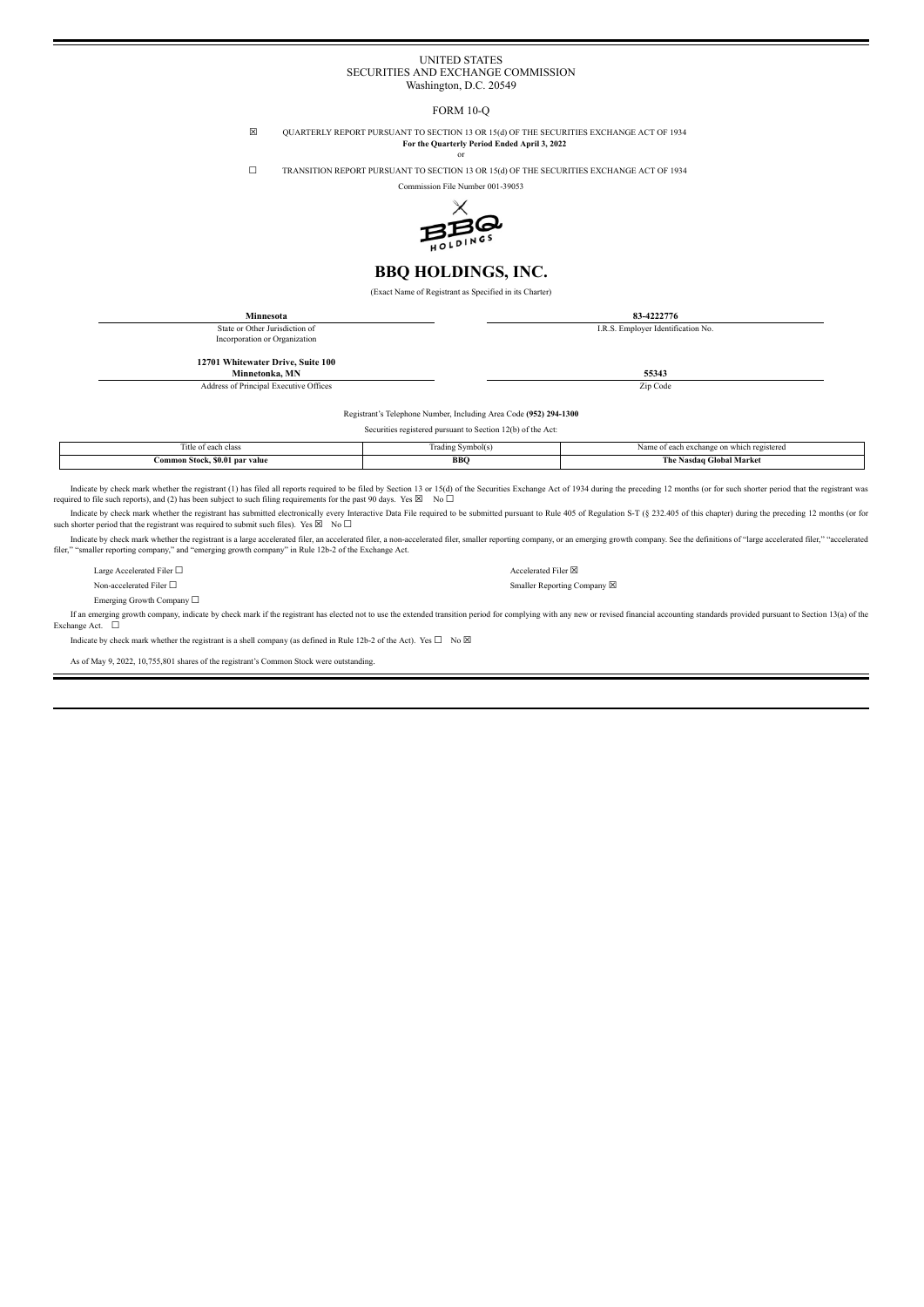### **BBQ HOLDINGS, INC. TABLE OF CONTENTS**

<span id="page-1-0"></span>

| <b>PART I</b>     | <b>FINANCIAL INFORMATION</b>                                                                                                    | Page           |
|-------------------|---------------------------------------------------------------------------------------------------------------------------------|----------------|
| Item <sub>1</sub> | <b>Condensed Consolidated Financial Statements (unaudited)</b>                                                                  |                |
|                   | Condensed Consolidated Balance Sheets as of April 3, 2022 and January 2, 2022                                                   | 3              |
|                   | Condensed Consolidated Statements of Operations for the Three Months Ended April 3, 2022 and April 4, 2021                      | $\overline{4}$ |
|                   | Condensed Consolidated Statements of Changes in Shareholders' Equity for the Three Months Ended April 3, 2022 and April 4, 2021 | 5              |
|                   | Condensed Consolidated Statements of Cash Flows for the Three Months Ended April 3, 2022 and April 4, 2021                      | 6              |
|                   | <b>Notes to Condensed Consolidated Financial Statements</b>                                                                     | $\overline{7}$ |
| Item 2            | Management's Discussion and Analysis of Financial Condition and Results of Operations                                           | 17             |
| Item 3            | Quantitative and Qualitative Disclosures About Market Risk                                                                      | 24             |
| Item 4            | <b>Controls and Procedures</b>                                                                                                  | 24             |
| <b>PART II</b>    | <b>OTHER INFORMATION</b>                                                                                                        |                |
| Item 1            | <b>Legal Proceedings</b>                                                                                                        | 24             |
| Item 1A           | <b>Risk Factors</b>                                                                                                             | 24             |
| Item 6            | <b>EXHIBITS</b>                                                                                                                 | 24             |
|                   | <b>SIGNATURES</b>                                                                                                               | 26             |
|                   | <b>CERTIFICATIONS</b>                                                                                                           |                |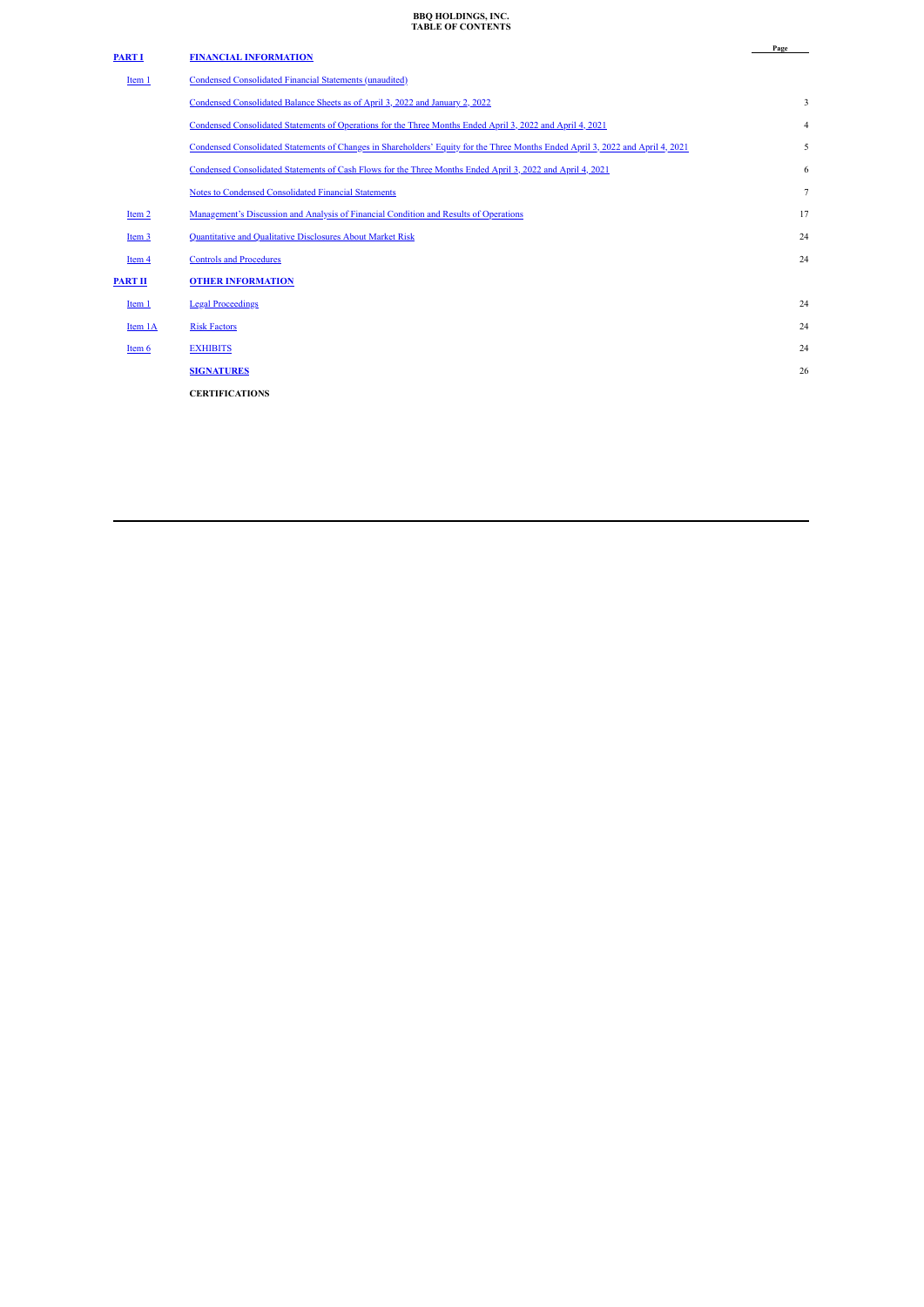#### <span id="page-2-0"></span>**PART I. FINANCIAL INFORMATION**

<span id="page-2-1"></span>**Item 1. Condensed Consolidated Financial Statements (unaudited)**

**BBQ HOLDINGS, INC. AND SUBSIDIARIES**<br>CONDENSED CONSOLIDATED BALANCE SHEETS<br>(in thousands, except per share data)<br>(Unaudited)

<span id="page-2-2"></span>

| <b>ASSETS</b>                                                                                                                                                   |             |               |                         |                        |
|-----------------------------------------------------------------------------------------------------------------------------------------------------------------|-------------|---------------|-------------------------|------------------------|
| <b>Current assets:</b>                                                                                                                                          |             | April 3, 2022 |                         | <b>January 2, 2022</b> |
| Cash and cash equivalents                                                                                                                                       | $\mathbf S$ | 35,431        | $\overline{\mathbb{S}}$ | 40,309                 |
| Restricted cash                                                                                                                                                 |             | 1,677         |                         | 1,152                  |
| Accounts receivable, net of allowance for doubtful accounts of \$301,000 and \$270,000, respectively                                                            |             | 3,188         |                         | 5,476                  |
| Inventories                                                                                                                                                     |             | 3,281         |                         | 3,316                  |
| Prepaid expenses and other current assets                                                                                                                       |             | 4,313         |                         | 3,919                  |
| <b>Total current assets</b>                                                                                                                                     |             | 47,890        |                         | 54,172                 |
| Property, equipment and leasehold improvements, net                                                                                                             |             | 39,748        |                         | 39,943                 |
| Other assets:                                                                                                                                                   |             |               |                         |                        |
| Operating lease right-of-use assets                                                                                                                             |             | 81,248        |                         | 78,843                 |
| Goodwill                                                                                                                                                        |             | 5,676         |                         | 3,037                  |
| Intangible assets, net                                                                                                                                          |             | 23,714        |                         | 23,444                 |
| Deferred tax asset, net                                                                                                                                         |             | 3,922         |                         | 3,692                  |
| Other assets                                                                                                                                                    |             | 1,493         |                         | 1,292                  |
| <b>Total assets</b>                                                                                                                                             |             | 203,691       | \$                      | 204,423                |
| <b>LIABILITIES AND SHAREHOLDERS' EQUITY</b>                                                                                                                     |             |               |                         |                        |
| <b>Current liabilities:</b>                                                                                                                                     |             |               |                         |                        |
| Accounts payable                                                                                                                                                | \$          | 6,951         | \$                      | 7,661                  |
| Current portion of operating lease liabilities                                                                                                                  |             | 12.511        |                         | 11,904                 |
| Current portion of long-term debt and finance lease liabilities                                                                                                 |             | 1.488         |                         | 1,621                  |
| Accrued compensation and benefits                                                                                                                               |             | 6.157         |                         | 7,121                  |
| Gift card liability                                                                                                                                             |             | 8,809         |                         | 11,257                 |
| Other current liabilities                                                                                                                                       |             | 8,752         |                         | 8,510                  |
| <b>Total current liabilities</b>                                                                                                                                |             | 44,668        |                         | 48,074                 |
| Long-term liabilities:                                                                                                                                          |             |               |                         |                        |
| Operating lease liabilities, less current portion                                                                                                               |             | 79,362        |                         | 77,729                 |
| Finance lease liabilities, less current portion                                                                                                                 |             | 292           |                         | 79                     |
| Long-term debt, less current portion                                                                                                                            |             | 12,819        |                         | 13,197                 |
| Other liabilities                                                                                                                                               |             | 1,087         |                         | 997                    |
| <b>Total liabilities</b>                                                                                                                                        |             | 138,228       |                         | 140.076                |
|                                                                                                                                                                 |             |               |                         |                        |
| Shareholders' equity:                                                                                                                                           |             |               |                         |                        |
| Common stock, \$.01 par value, 100,000 shares authorized, 10,750 and 10,495 shares issued and outstanding at April 3, 2022 and January 2,<br>2022, respectively |             | 108           |                         | 105                    |
| Additional paid-in capital                                                                                                                                      |             | 22,248        |                         | 21,782                 |
| Retained earnings                                                                                                                                               |             | 44,158        |                         | 43,391                 |
| Total shareholders' equity                                                                                                                                      |             | 66,514        |                         | 65,278                 |
| Non-controlling interest                                                                                                                                        |             | (1,051)       |                         | (931)                  |
| <b>Total equity</b>                                                                                                                                             |             | 65,463        |                         | 64.347                 |
| <b>Total liabilities and equity</b>                                                                                                                             |             | 203,691       | \$                      | 204,423                |

See accompanying notes to condensed consolidated financial statements.

#### - 3 -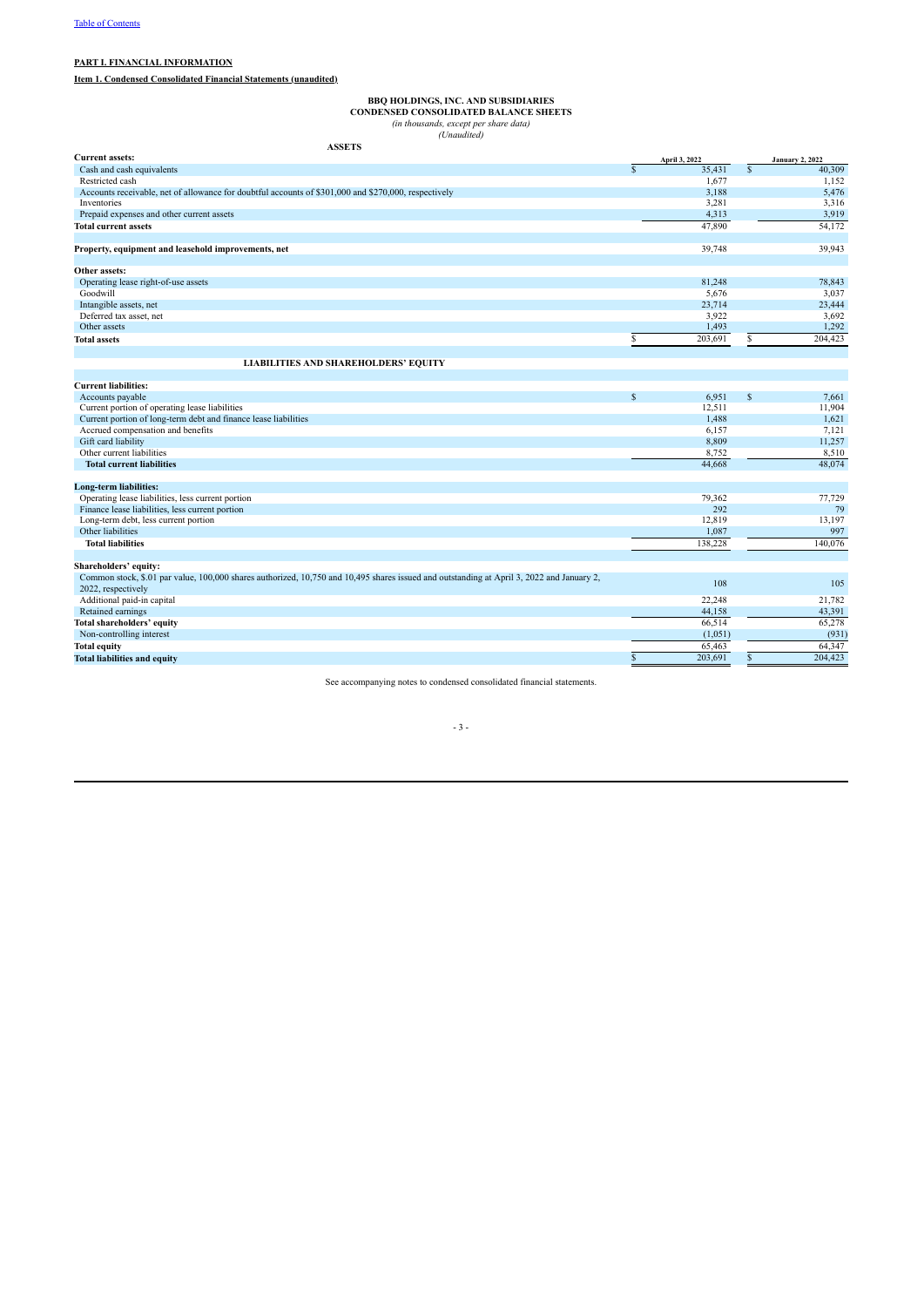# BBQ HOLDINGS, INC. AND SUBSIDIARIES<br>CONDENSED CONSOLIDATED STATEMENTS OF OPERATIONS<br>APRIL 3, 2022 AND APRIL 4, 2021<br>(in thousands, except per share data)<br>(Unaudited)

<span id="page-3-0"></span>

|                                                                                    |    | <b>Three Months Ended</b> |               |                   |  |  |
|------------------------------------------------------------------------------------|----|---------------------------|---------------|-------------------|--|--|
|                                                                                    |    | April 3, 2022             | April 4, 2021 |                   |  |  |
| <b>Revenue:</b>                                                                    |    |                           |               |                   |  |  |
| Restaurant sales, net                                                              | S  | 58,731                    | \$            | 33,603            |  |  |
| Franchise royalty and fee revenue                                                  |    | 3,607                     |               | 2,374             |  |  |
| Franchisee national advertising fund contributions                                 |    | 490                       |               | 328               |  |  |
| Licensing and other revenue                                                        |    | 1,356                     |               | 1,014             |  |  |
| <b>Total revenue</b>                                                               |    | 64,184                    |               | 37,319            |  |  |
| Costs and expenses:                                                                |    |                           |               |                   |  |  |
| Food and beverage costs                                                            |    | 18,357                    |               | 10.057            |  |  |
| Labor and benefits costs                                                           |    | 19,386                    |               | 10,254            |  |  |
| Operating expenses                                                                 |    | 17,239                    |               | 10,249            |  |  |
| Depreciation and amortization expenses                                             |    | 2,423                     |               | 1,552             |  |  |
| General and administrative expenses                                                |    | 5,291                     |               | 4,038             |  |  |
| National advertising fund expenses                                                 |    | 490                       |               | 328               |  |  |
| Asset impairment, estimated lease termination charges and other closing costs, net |    | 409                       |               | 12                |  |  |
| Pre-opening expenses                                                               |    | 65                        |               | 28                |  |  |
| Loss (gain) on disposal of property, net                                           |    | 44                        |               | (8)               |  |  |
| <b>Total costs and expenses</b>                                                    |    | 63,704                    |               | 36,510            |  |  |
| <b>Income from operations</b>                                                      |    | 480                       |               | 809               |  |  |
| Other income (expense):                                                            |    |                           |               |                   |  |  |
| Interest expense                                                                   |    | (120)                     |               | (54)              |  |  |
| Interest income                                                                    |    | 8                         |               | 24                |  |  |
| Gain on bargain purchase                                                           |    | 38                        |               | $\qquad \qquad -$ |  |  |
| Total other income (expense)                                                       |    | (74)                      |               | (30)              |  |  |
| Income before income taxes                                                         |    | 406                       |               | 779               |  |  |
| Income tax (expense) benefit                                                       |    | 241                       |               | (82)              |  |  |
| Net income                                                                         |    | 647                       |               | 697               |  |  |
| Net loss attributable to non-controlling interest                                  |    | 120                       |               | 102               |  |  |
| Net income attributable to shareholders                                            | S  | 767                       | S.            | 799               |  |  |
|                                                                                    |    |                           |               |                   |  |  |
| Income per common share:                                                           |    |                           |               |                   |  |  |
| Basic net income per share attributable to shareholders                            | S  | 0.07                      | \$            | 0.09              |  |  |
| Diluted net income per share attributable to shareholders                          | \$ | 0.07                      | \$            | 0.08              |  |  |
| Weighted average shares outstanding - basic                                        |    | 10,552                    |               | 9,208             |  |  |
| Weighted average shares outstanding - diluted                                      |    | 10.649                    |               | 9.501             |  |  |
|                                                                                    |    |                           |               |                   |  |  |

See accompanying notes to condensed consolidated financial statements.

#### - 4 -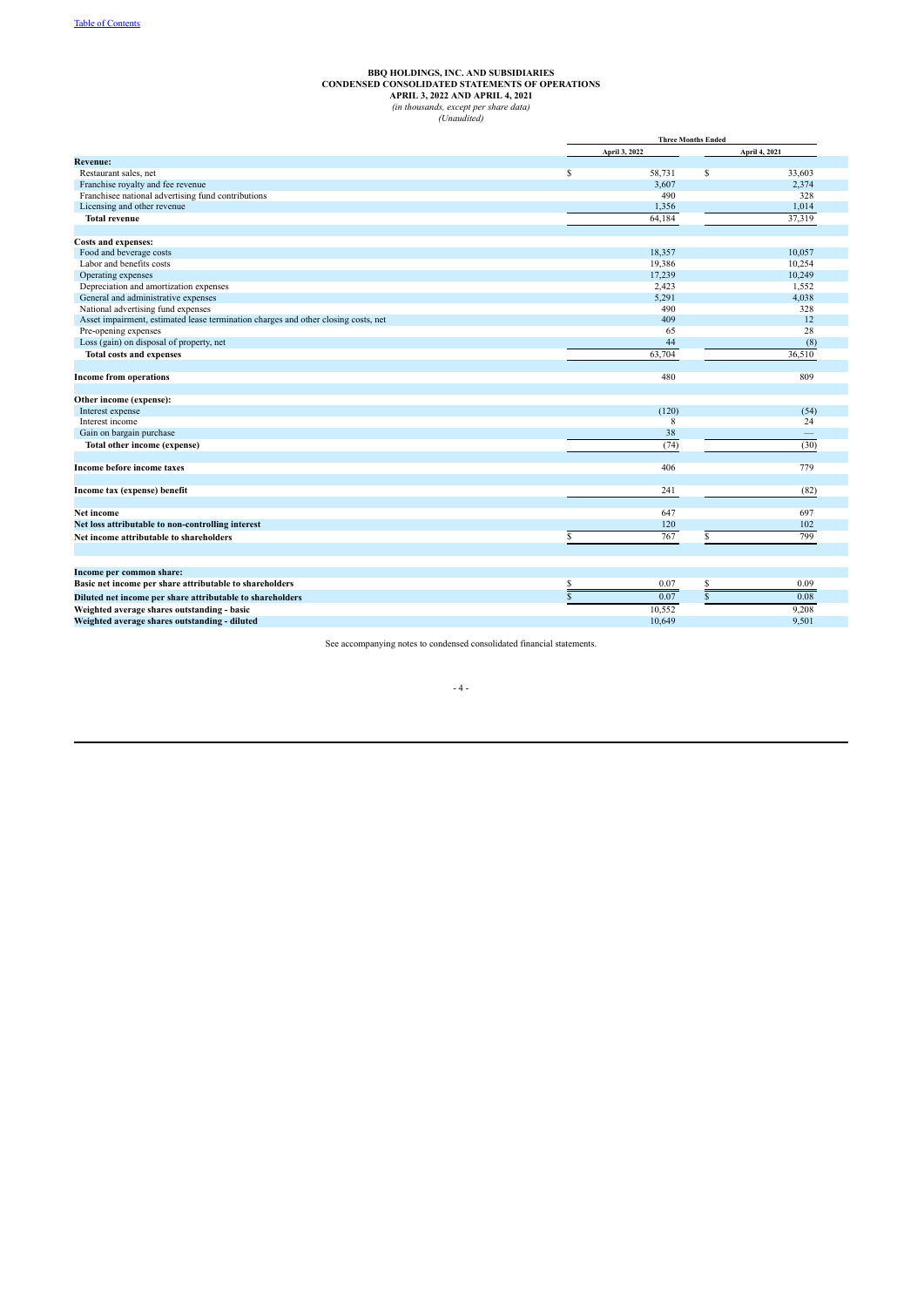## BBQ HOLDINGS, INC. AND SUBSIDIARIES<br>CONDENSED CONSOLIDATED STATEMENTS OF CHANGES IN SHAREHOLDERS' EQUITY<br>FOR THE THREE MONTHS ENDED APRIL 3, 2022 AND APRIL 4, 2021<br>(*In thousands*)<br>(*Unaudited*)

<span id="page-4-0"></span>

|                                                                                        | <b>Common Stock</b><br><b>Shares</b><br>Amount |                     |                          | <b>Additional</b><br>Paid-in<br>Capital |  | <b>Retained</b><br>Earnings | Total<br>Shareholders'<br>Equity        |  | Non-controlling<br>Interest |  | <b>Total</b><br>Equity |
|----------------------------------------------------------------------------------------|------------------------------------------------|---------------------|--------------------------|-----------------------------------------|--|-----------------------------|-----------------------------------------|--|-----------------------------|--|------------------------|
| Balance - January 2, 2022                                                              | 10,495                                         |                     | 105                      | 21,782                                  |  | 43,391                      | 65,278                                  |  | (931)                       |  | 64,347                 |
| Issuance of restricted common stock, net of shares<br>withheld for taxes               | 227                                            |                     | ÷,                       | (22)                                    |  |                             | (19)                                    |  |                             |  | (19)                   |
| Issuance of common stock upon exercise of options, net<br>of shares withheld for taxes | 28                                             |                     | $\overline{\phantom{a}}$ | 104                                     |  |                             | 104                                     |  | _                           |  | 104                    |
| Stock-based compensation                                                               |                                                |                     |                          | 384                                     |  | $-$                         | 384                                     |  |                             |  | 384                    |
| Net income                                                                             |                                                |                     |                          |                                         |  | 767                         | 767                                     |  | (120)                       |  | 647                    |
| Balance - April 3, 2022                                                                | 10,750                                         |                     | 108                      | 22,248                                  |  | 44,158                      | 66,514                                  |  | (1,051)                     |  | 65,463                 |
|                                                                                        | <b>Shares</b>                                  | <b>Common Stock</b> | Amount                   | <b>Additional</b><br>Paid-in<br>Capital |  | <b>Retained</b><br>Earnings | <b>Total</b><br>Shareholders'<br>Equity |  | Non-controlling<br>Interest |  | <b>Total</b><br>Equity |
| Balance - January 3, 2021                                                              | 9,307                                          |                     | 93                       | 8,748                                   |  | 19,370                      | 28,211                                  |  | (1,278)                     |  | 26,933                 |
| Stock-based compensation                                                               | -                                              |                     | $\overline{\phantom{a}}$ | 318                                     |  | $\overline{\phantom{a}}$    | 318                                     |  | -                           |  | 318                    |
| Net income                                                                             |                                                |                     |                          |                                         |  | 799                         | 799                                     |  | (102)                       |  | 697                    |
| Balance - April 4, 2021                                                                | 9,307                                          |                     | 93                       | 9,066                                   |  | 20,169                      | 29,328                                  |  | (1,380)                     |  | 27,948                 |

See accompanying notes to condensed consolidated financial statements.

- 5 -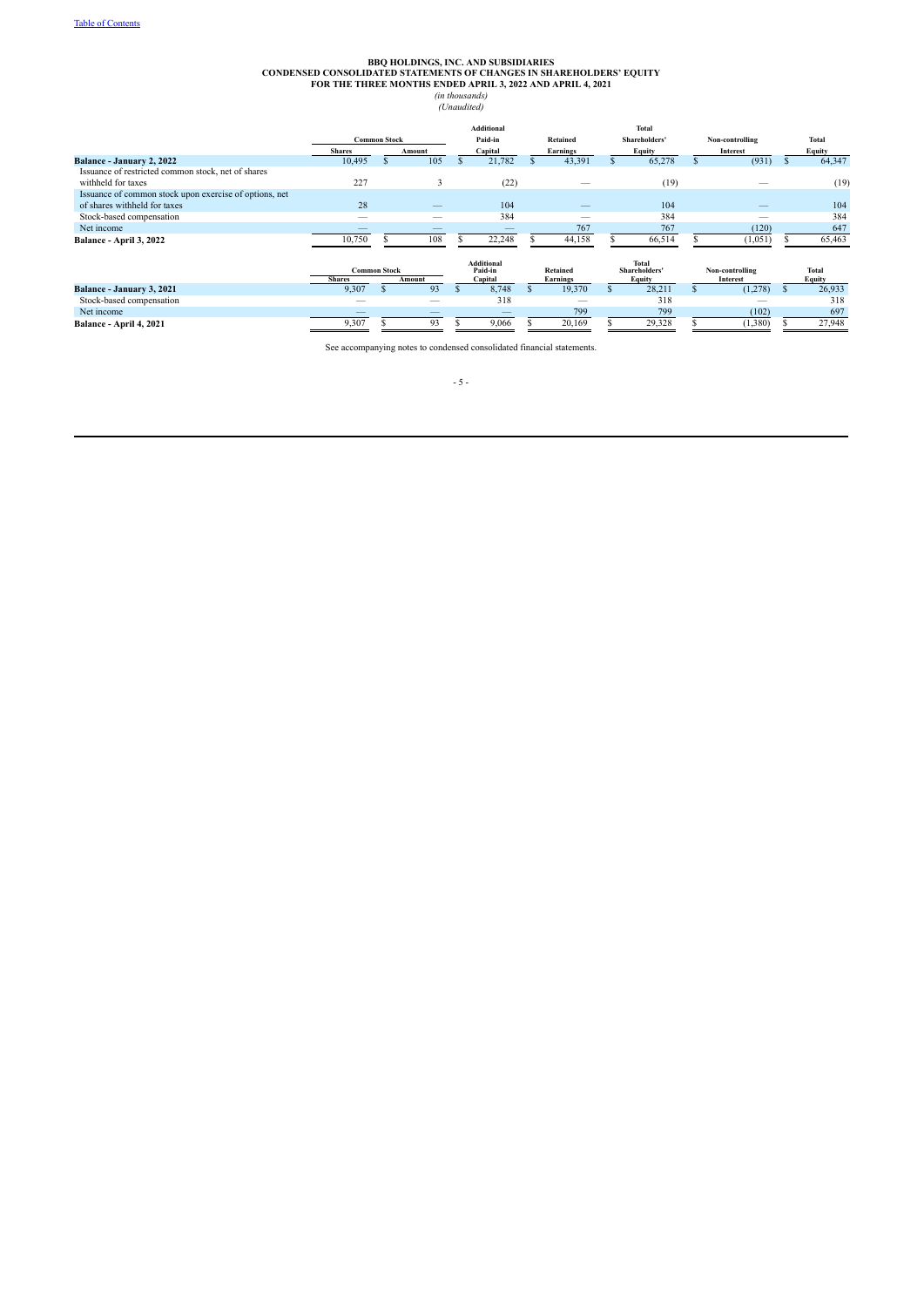# BBQ HOLDINGS, INC. AND SUBSIDIARIES<br>CONDENSED CONSOLIDATED STATEMENTS OF CASH FLOWS<br>APRIL 3, 2022 AND APRIL 4, 2021<br>(*in thousands*)<br>(*Unaudited*)

<span id="page-5-0"></span>

|                                                                                    |    | <b>Three Months Ended</b> |              |                      |  |
|------------------------------------------------------------------------------------|----|---------------------------|--------------|----------------------|--|
|                                                                                    |    | April 3, 2022             |              | <b>April 4, 2021</b> |  |
| Cash flows from operating activities:                                              |    |                           |              |                      |  |
| Net income                                                                         | S  | 647                       | S            | 697                  |  |
| Adjustments to reconcile net income to cash flows provided by operations:          |    |                           |              |                      |  |
| Depreciation and amortization                                                      |    | 2,423                     |              | 1,552                |  |
| Stock-based compensation                                                           |    | 384                       |              | 318                  |  |
| Net (gain) loss on disposal                                                        |    | 44                        |              | (8)                  |  |
| Asset impairment, estimated lease termination charges and other closing costs, net |    | 409                       |              | 12                   |  |
| Gain on bargain purchase                                                           |    | (38)                      |              |                      |  |
| Amortization of operating right-of-use assets                                      |    | 2,894                     |              | 2,134                |  |
| Deferred tax asset                                                                 |    | (230)                     |              | 82                   |  |
| Other non-cash items                                                               |    | (6)                       |              | 186                  |  |
| Changes in operating assets and liabilities:                                       |    |                           |              |                      |  |
| Accounts receivable, net                                                           |    | 2,296                     |              | 598                  |  |
| Prepaid expenses and other assets                                                  |    | (114)                     |              | (1, 197)             |  |
| Accounts payable                                                                   |    | (710)                     |              | 1,635                |  |
| Accrued compensation and benefits                                                  |    | (871)                     |              | 1,678                |  |
| Lease liabilities                                                                  |    | (3,258)                   |              | (1, 513)             |  |
| Gift card liability                                                                |    | (2, 544)                  |              | (1, 563)             |  |
| Accrued and other liabilities                                                      |    | 62                        |              | (425)                |  |
| Cash flows provided by operating activities                                        |    | 1,388                     |              | 4,186                |  |
| Cash flows from investing activities:                                              |    |                           |              |                      |  |
| Purchases of property, equipment and leasehold improvements                        |    | (722)                     |              | (691)                |  |
| Payments for acquired restaurants                                                  |    | (4, 434)                  |              |                      |  |
| Payments received on note receivable                                               |    |                           |              | 6                    |  |
| Cash flows used for investing activities                                           |    | (5, 156)                  |              | (685)                |  |
| Cash flows from financing activities:                                              |    |                           |              |                      |  |
| Payments on long-term debt                                                         |    | (562)                     |              | (519)                |  |
| Tax payments for restricted stock units and stock options exercised                |    | (130)                     |              |                      |  |
| Proceeds from exercise of stock options                                            |    | 107                       |              | $\qquad \qquad -$    |  |
| Cash flows used for financing activities                                           |    | (585)                     |              | (519)                |  |
| Increase (decrease) in cash, cash equivalents and restricted cash                  |    | (4, 353)                  |              | 2,982                |  |
| Cash, cash equivalents and restricted cash, beginning of period                    |    | 41,461                    |              | 19,603               |  |
|                                                                                    | S  | 37,108                    | $\mathbb{S}$ | 22,585               |  |
| Cash, cash equivalents and restricted cash, end of period                          |    |                           |              |                      |  |
| <b>Supplemental Disclosures</b>                                                    |    |                           |              |                      |  |
| Cash paid for interest, net                                                        | \$ | 107                       | \$           | 116                  |  |
| Non-cash investing and financing activities:                                       |    |                           |              |                      |  |
| Operating right-of-use assets acquired                                             |    | 4.533                     |              |                      |  |
| Lease liabilities assumed pursuant to acquisitions                                 |    | 4,574                     |              |                      |  |
| Gift card liability assumed pursuant to acquisitions                               |    | 96                        |              |                      |  |
| Inventory acquired pursuant to acquisitions                                        |    | 85                        |              |                      |  |

See accompanying notes to condensed consolidated financial statements.

#### - 6 -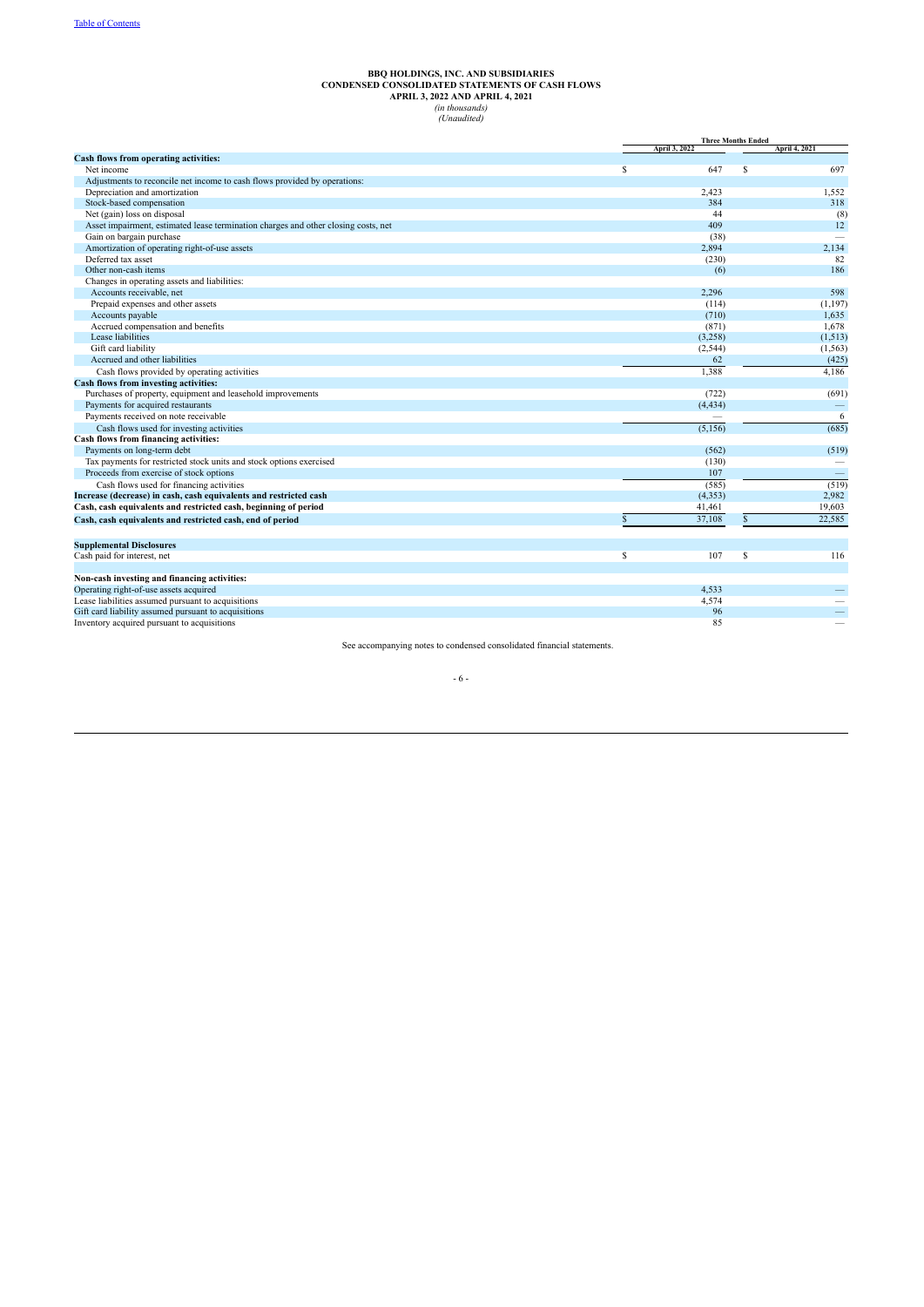#### <span id="page-6-0"></span>**(1) Basis of Presentation**

#### *Basis of Presentation*

In September 2019 a holding company reorganization was completed in which Famous Dave's of America, Inc. ("FDA") became a wholly owned subsidiary of the new parent holding company named BBQ Holdings, Inc. ("BBQ Holdings"). As used in this Form 10-Q, "Company", "we" and "our" refer to BBQ Holdings and its wholly owned subsidiaries. BBQ Holdings was incorporated on<br>March 29, 2019 under the laws of the Dave's", "Village Inn", "Barrio Queen", "Granite City", Real Urban Barbecue", "Clark Crew BBQ", "Tahoe Joe's Steakhouse", "Bakers Square", "Craft Republic", and "Fox & Hound". Additionally, the<br>Company franchises restauran owned restaurants and 104 franchise-operated restaurants. This includes the eight Famous Dave's ghost kitchens the Company operates out of its Granite City restaurants. The first Clark Crew BBQ restaurant opened in December 2019 in Oklahoma City, Oklahoma. BBQ Holdings has a 20% ownership in this venture. The Company owns and operates 18 Granite City Food & Brewery restaurants located throughout the Midwest and two Real Urban Barbecue restaurants located in Illinois. On July 30, 2021, the Company completed the purchase of the Village Inn family restaurant concept currently with 22 Company-owned restaurants and 103 franchised restaurants, and the Bakers Square pie and comfort food concept currently with 14 Company-owned restaurants and four locations where Bakers Square pies are licensed. On October 4, 2021, the Company opened its second Real Urban Barbecue restaurant located in Oak Brook, Illinois and on October 8, 2021 the Company acquired the Tahoe Joe's<br>Steakhouse brand. On Mar

The accompanying condensed consolidated balance sheet as of January 2, 2022, which has been derived from audited financial statements, and the unaudited interim condensed consolidated financial statements have been prepared in accordance with accounting principles generally accepted in the United States of America ("GAAP") and Securities and Exchange Commission ("SEC") Rules and<br>Regulations. The informa necessary for a fair presentation. Certain information and footnote disclosures normally included in financial statements prepared in accordance with GAAP have been condensed or omitted. These unaudited financial statements represent the condensed consolidated financial statements of the Company and its subsidiaries as of April 3, 2022 and January 2, 2022, and for the three months ended April 3, 2022 and April 4, 2021. The results for the three months ended April 3, 2022 are not necessarily indicative of the results to be expected for the full fiscal year or any other interim period. These condensed consolidated April 3, 2 financial statements should be read in conjunction with the audited consolidated financial statements and notes thereto included in BBQ Holdings, Inc.'s Annual Report on Form 10-K for the fiscal year ended January 2, 2022 as filed with the SEC on March 16, 2022.

In March 2020, the World Health Organization declared the outbreak of a novel coronavirus ("COVID-19") as a pandemic and the United States declared a National Public Health Emergency. As a result, public health measures were taken to minimize exposure to the virus. These measures, some of which are government-mandated, have been implemented globally resulting in a dramatic decrease in<br>economic activity. Duri from the initial impact of COVID-19, the long-term impact of COVID-19 on the economy and on its business remains uncertain, the duration and scope of which cannot currently be predicted. As new variants of COVID-19 are being discovered and cases continue to occur at material rates throughout the markets in which the Company does business, the Company cannot predict the severity of another<br>surge, what additional r its dining rooms during or following social distancing protocols, and what long-lasting effects the COVID-19 pandemic may have on the restaurants industry as a whole. The potential impact of the COVID-<br>19 pandemic on consu determine the significance of the impact to the Company's operating results and financial position.

The full impact of the COVID-19 pandemic continues to evolve as of the date of this report. Despite the fact that vaccines are now widely available across the country, there are widespread increases in diagnosed cases reported since the end of the second quarter of 2021 largely due to the spread of COVID-19 variants. The duration of the disruption on global, national, and local

- 7 -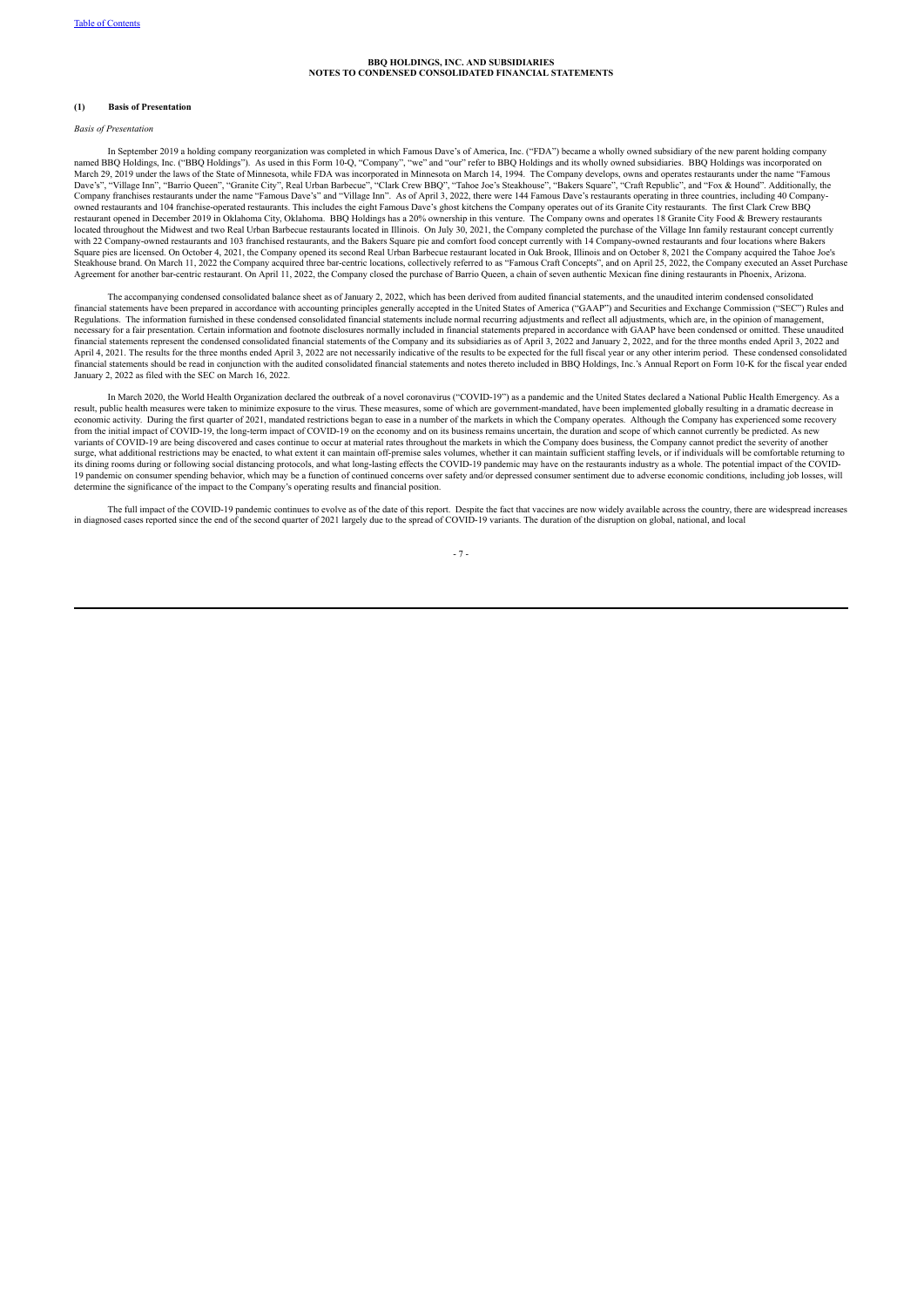economies cannot be reasonably estimated at this time due to the ongoing effects of this situation. Management is continually evaluating the impact of this global crisis on its financial condition, liquidity, operations, s

#### *Income Taxes*

The Company maintains a federal deferred tax asset ("DTA") which was in the amount of \$3.9 million as of April 3, 2022 and \$3.7 million as of January 2, 2022. The Company evaluates the DTA on<br>a quarterly basis to determine no further valuation allowance was necessary; however, the Company will continue to evaluate the DTA on a quarterly basis until the DTA has been fully utilized.

The following table presents the Company's effective tax rates for the periods presented:

|                                 | : Months Ended<br>Three |        |  |  |
|---------------------------------|-------------------------|--------|--|--|
|                                 | April 3, 2022           | 4.2021 |  |  |
| <b>Effect</b><br>: tax rate<br> | (50.4)0.4               | 10.5   |  |  |
|                                 |                         |        |  |  |

The Company uses the discrete method to calculate the quarterly tax provision due to its inability to reliably estimate annual ordinary income (loss). The Company provides for income taxes based on its estimate of federal and state income tax liabilities. These estimates include, among other items, effective rates for state and local income taxes, allowable tax credits for items such as taxes paid on reported tip income, estimates related to depreciation and amortization expense allowable for tax purposes, and the tax deductibility of certain other items. The Company's estimates are based on the information available at the time that the Company prepares the income tax provision. The Company generally files its annual income tax returns several months after its fiscal year-end. Income tax returns<br>are subject to au

#### *Cash and cash equivalents*

Cash equivalents include all investments with original maturities of three months or less or which are readily convertible into known amounts of cash and are not legally restricted. Accounts at each institution are insured by the Federal Deposit Insurance Corporation up to \$250,000, while the remaining balances are uninsured.

#### *Restricted cash and marketing fund*

The Company has Marketing Development Funds, to which Company-owned Famous Dave's and Village Inn restaurants, in addition to the majority of franchise-operated restaurants, contribute a percentage of net sales, for use in public relations and marketing development efforts. The funds held in this account are used in part to reimburse the Company for its marketing and digital services activities<br>on behalf o Famous Dave's franchisees. As the assets held by these funds are considered to be restricted, the Company reflects the cash related to these funds within restricted cash and reflects the related in but in the related in an accrued expenses on its consolidated balance sheets. The Company had approximately \$1.7 and \$1.2 million in these funds as of April 3, 2022 and January 2, 2022, respectively.

#### *Net income per common share*

Basic net income per common share ("EPS") is computed by dividing net income by the weighted average number of common shares outstanding for the reporting period. Diluted EPS equals net income divided by the sum of the weighted average number of shares of common stock outstanding plus all additional common stock equivalents, such as stock options and restricted stock units, when dilutive.

The following table is a reconciliation of basic and diluted net income per common share:

#### - 8 -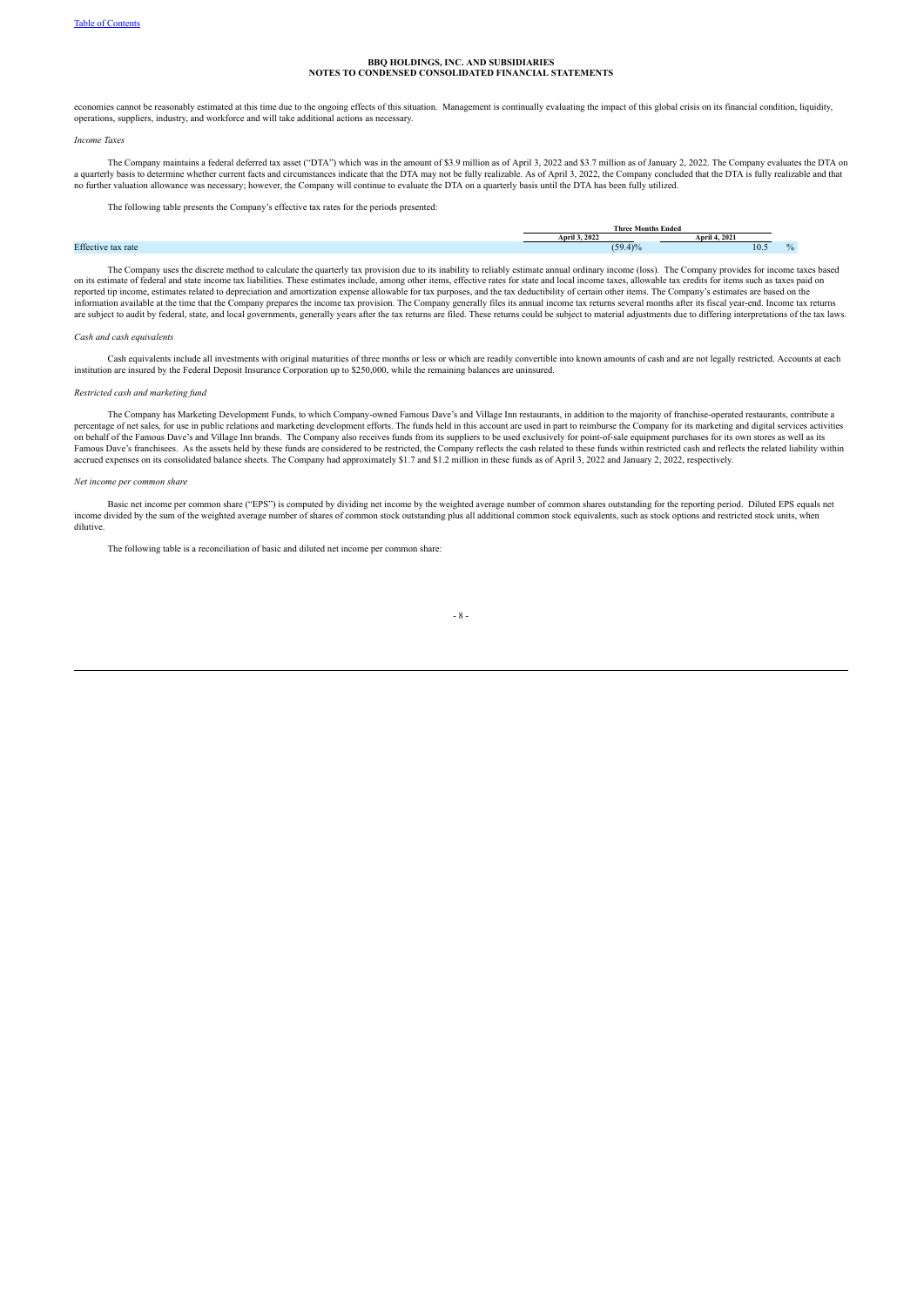| <b>Three Months Ended</b> |        |               |               |  |  |  |
|---------------------------|--------|---------------|---------------|--|--|--|
|                           |        |               | April 4, 2021 |  |  |  |
|                           |        |               |               |  |  |  |
|                           | 767    |               | 799           |  |  |  |
|                           | 10,552 |               | 9,208         |  |  |  |
|                           | 0.07   |               | 0.09          |  |  |  |
|                           |        |               |               |  |  |  |
|                           |        |               |               |  |  |  |
|                           | 767    |               | 799           |  |  |  |
|                           | 10,649 |               | 9,501         |  |  |  |
|                           | 0.07   |               | 0.08          |  |  |  |
|                           |        | April 3, 2022 |               |  |  |  |

There were approximately 20,250 and 24,000 stock options outstanding as of April 3, 2022 and April 4, 2021, respectively, that were not included in the computation of diluted EPS because they were anti-dilutive.

#### **(2) Restaurant Acquisitions**

On February 21, 2022, the Company completed the acquisition of the assets and operations of a Famous Dave's franchise location in La Crosse, Wisconsin. The contract purchase price of the<br>restaurant was approximately \$50,00 the Company.

On March 11, 2022, the Company completed the acquisiton of three bar-centric locations, two of which are Craft Republic locations and one of which is a Fox and Hound location (collectively, "Famous Craft Concepts" or "FCC"). The purchase price of \$4.6 million was funded with cash. Due to the timing of the signing and closing of this acquisition, the initial accounting for this acquisition is<br>incomplete as of

- 9 -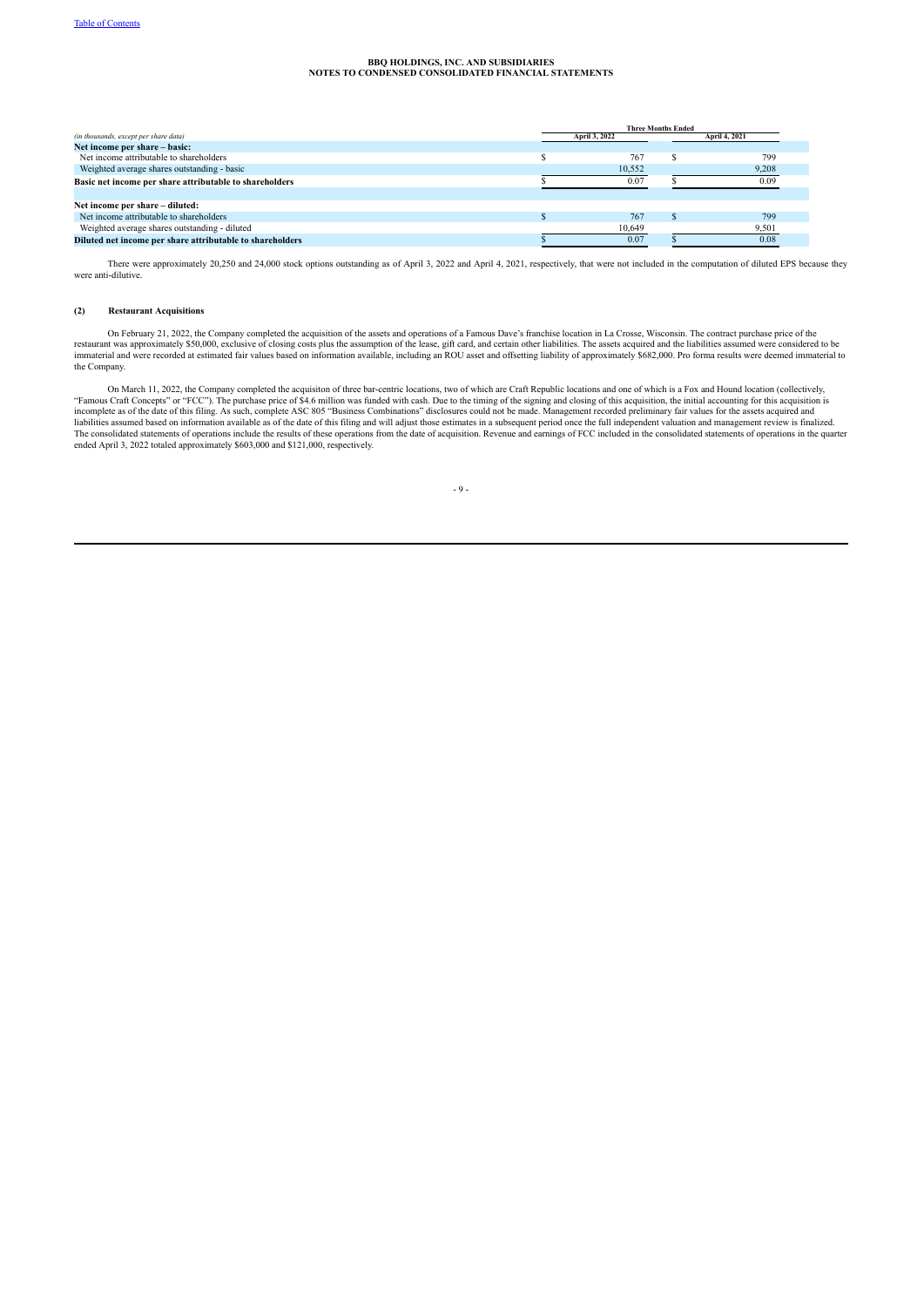The following table presents the allocation of assets acquired and liabilities assumed for the Famous Craft Concepts Transaction:

| (in thousands)                                             |         |
|------------------------------------------------------------|---------|
| <b>Assets acquired:</b>                                    |         |
| Inventory                                                  | 106     |
| Property, plant, equipment and leasehold improvements, net | 1,216   |
| Lease right-of-use asset, net of unfavorable lease value   | 3,851   |
| Identifiable intangible assets, net                        | 689     |
| Other current assets                                       | 30      |
| Total identifiable assets acquired                         | 5,892   |
| <b>Liabilities assumed:</b>                                |         |
| Lease liability                                            | (3,851) |
| Other current liabilities                                  | (269)   |
| Net assets acquired                                        | 1,772   |
| Goodwill                                                   | 2,639   |
| <b>Total consideration transferred</b>                     | 4,411   |

Unaudited pro forma results of operations for the three months ended April 3, 2022 as if the Company had acquired the operations of Famous Craft Concepts, Village Inn and Bakers Square, and<br>Tahoe Joe's at the beginning of

|                                                                     |               | <b>Three Months Ended</b> |  |               |
|---------------------------------------------------------------------|---------------|---------------------------|--|---------------|
|                                                                     | April 3, 2022 |                           |  | April 4, 2021 |
| (in thousands)                                                      |               |                           |  |               |
| Pro forma revenues                                                  |               | 65.523                    |  | 54.950        |
| Pro forma net income attributable to shareholders                   |               | 92                        |  | 2.037         |
| Basic pro forma net income per share attributable to shareholders   |               | 0.09                      |  | 0.22          |
| Diluted pro forma net income per share attributable to shareholders |               | 0.09                      |  |               |

#### **(3) Prepaid Expenses and Other Current Assets**

Prepaid expenses and other current assets consisted of the following at:

| (in thousands)                            | April 3, 2022 | <b>January 2, 2022</b> |       |  |
|-------------------------------------------|---------------|------------------------|-------|--|
| Prepaid expenses and deferred costs       | 1,891         |                        | 2,241 |  |
| Prepaid rent                              | 1,368         |                        | .384  |  |
| Prepaid insurance                         | 867           |                        | 257   |  |
| Other prepaid expenses                    | 187           |                        | 27    |  |
| Prepaid expenses and other current assets | 4.313         |                        | 3.919 |  |

#### - 10 -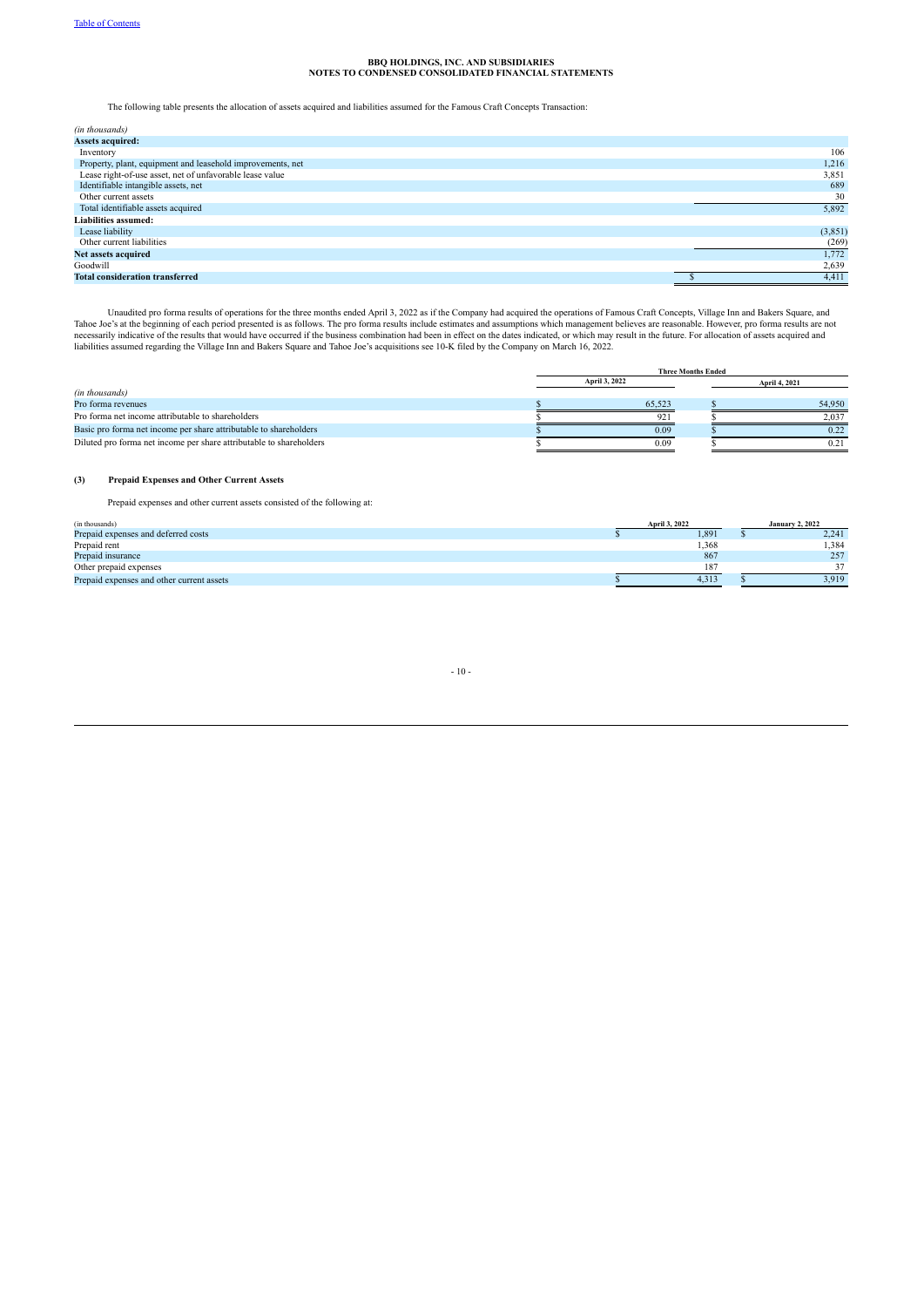#### **(4) Property, Equipment and Leasehold Improvements, net**

Property, equipment and leasehold improvements, net, consisted of the following:

| (in thousands)                                      | April 3, 2022 | <b>January 2, 2022</b>          |
|-----------------------------------------------------|---------------|---------------------------------|
| Land, buildings, and improvements                   | 40,622        | 39,632                          |
| Furniture, fixtures, equipment and software         | 34,125        | 33,565                          |
| Décor                                               | 434           | 434                             |
| Construction in progress                            | 175           | $\hspace{0.1mm}-\hspace{0.1mm}$ |
| Accumulated depreciation and amortization           | (35.608)      | (33, 688)                       |
| Property, equipment and leasehold improvements, net | 39.748        | 39.943                          |

#### **(5) Intangible Assets, net**

The Company has intangible assets that consist of liquor licenses, database, trademarks and patents, and franchise rights, net. The liquor licenses and trademarks/logos are indefinite-lived assets and<br>are not subject to am

Intangible assets consisted of the following:

| (in thousands)          | April 3, 2022 | <b>January 2, 2022</b> |
|-------------------------|---------------|------------------------|
| Franchise rights, net   | 10.741        | 11.104                 |
| Liquor licenses         | 981           | 1.018                  |
| Trademark/Logos/Patents | 11.922        | 11.233                 |
| Database                | 70            | 89                     |
| Intangible assets, net  | 23.714        | 23.444                 |

#### **(6) Other Current Liabilities**

Other current liabilities consisted of the following at:

| (in thousands)                                 | April 3, 2022 | <b>January 2, 2022</b> |
|------------------------------------------------|---------------|------------------------|
| Sales tax payable and state income tax payable | 1,763         | 1,657                  |
| Other accrued expense                          | 2,319         | 3,613                  |
| Accrued real estate taxes                      | 2,240         | 2,170                  |
| Accrued interest                               | 28            | 26                     |
| <b>Accrued utilities</b>                       | 568           | 560                    |
| Deferred revenue, other                        | 1.716         | 366                    |
| Deferred franchise fees                        | 118           | 118                    |
| Other current liabilities                      | 8.752         | 8,510                  |

#### **(7) Long-Term Debt**

On November 23, 2021, the Company, as borrower, entered into a credit agreement (the "Credit Agreement") with JPMorgan Chase Bank, N.A. The Credit Agreement had a five-year term and<br>provided for up to a \$5.0 million revolv

The Credit Agreement was amended on April 11, 2022 (the "Amended Credit Agreement"), increasing the revolving line of credit to \$25.0 million and the term loan to \$25.0 million. The Amended Credit Agreement has a five-year

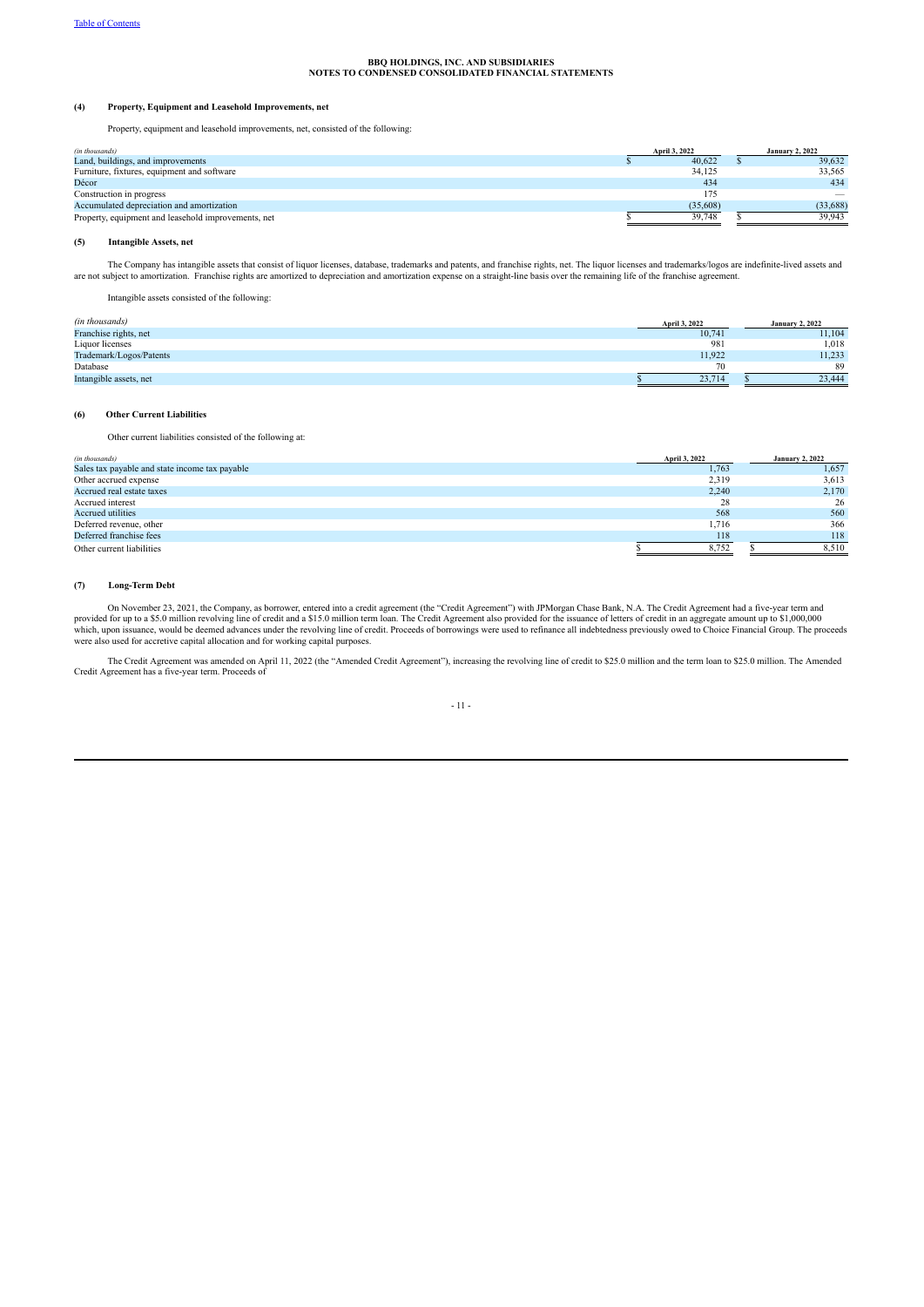borrowings shall be used for accretive capital allocation and for working capital purposes. Specifically, a portion of the increased borrowings was used to fund the acquisition of Barrio Queen that closed on<br>April 11, 2022 Amended Credit Agreement bear interest in the range of 1.75% to 2.25% per annum plus SOFR. If SOFR becomes unavailable, the replacement rate will be determined pursuant to the terms of the Amended<br>Credit Agreement. Quarter

The Amended Credit Agreement contains customary representations, warranties and covenants, including the financial covenants to maintain a rent adjusted leverage ratio not greater than 4.5 to 1.0<br>and a fixed charge coverag excess of \$10.0 million in the aggregate during any fiscal year.

Debt outstanding consisted of the following as of the periods presented:

| (in thousands)                          | April 3, 2022 | <b>January 2, 2022</b> |
|-----------------------------------------|---------------|------------------------|
| Term Loan                               | 14.438        | 15,000                 |
| Less: deferred financing costs          | (213)         | (209)                  |
| Less: current portion of long-term debt | (1.406)       | (1, 594)               |
| Long-term debt, less current portion    | 12,819        | 13,197                 |

#### **(8) Leases**

The Company leases the property for its corporate headquarters, most of its Company-owned stores, and certain office and restaurant equipment. The Company determines if an arrangement is a lease at inception. Operating leases are included in operating lease right-of use ("ROU") assets, current portion of operating lease liabilities, and operating lease liabilities in its consolidated balance sheets. Lease expense for lease payments is recognized on a straight-line basis over the lease term and is included in operating expenses and general and administrative expenses on the statement of operations. The components of le

| (in thousands)        | <b>Three Months Ended</b><br>April 3, 2022 | <b>Three Months Ended</b><br>April 4, 2021 |       |  |
|-----------------------|--------------------------------------------|--------------------------------------------|-------|--|
| Operating lease cost  | 3,742                                      |                                            | 2,442 |  |
| Short-term lease cost | 128                                        |                                            | 96    |  |
| Variable lease cost   | 216                                        |                                            | 368   |  |
| Sublease income       | (54)                                       |                                            | (44)  |  |
| Total lease cost      | 4,032                                      |                                            | 2.862 |  |

Supplemental cash flow information related to leases for the period presented is as follows:

| (in thousands)                                                               | <b>Three Months Ended</b><br>April 3, 2022 | <b>Three Months Ended</b><br><b>April 4, 2021</b> |
|------------------------------------------------------------------------------|--------------------------------------------|---------------------------------------------------|
| Cash paid for amounts included in the measurement of lease liabilities:      |                                            |                                                   |
| Operating cash flows from operating leases                                   | 3.964                                      | 2,155                                             |
| Right-of-use assets obtained in exchange for new operating lease liabilities | 5.451                                      |                                                   |
| Weighted-average remaining lease term of operating leases (in years)         | 7.88                                       | 10.10                                             |
| Weighted-average discount rate of operating leases                           | 462%                                       | 5.27%                                             |

#### - 12 -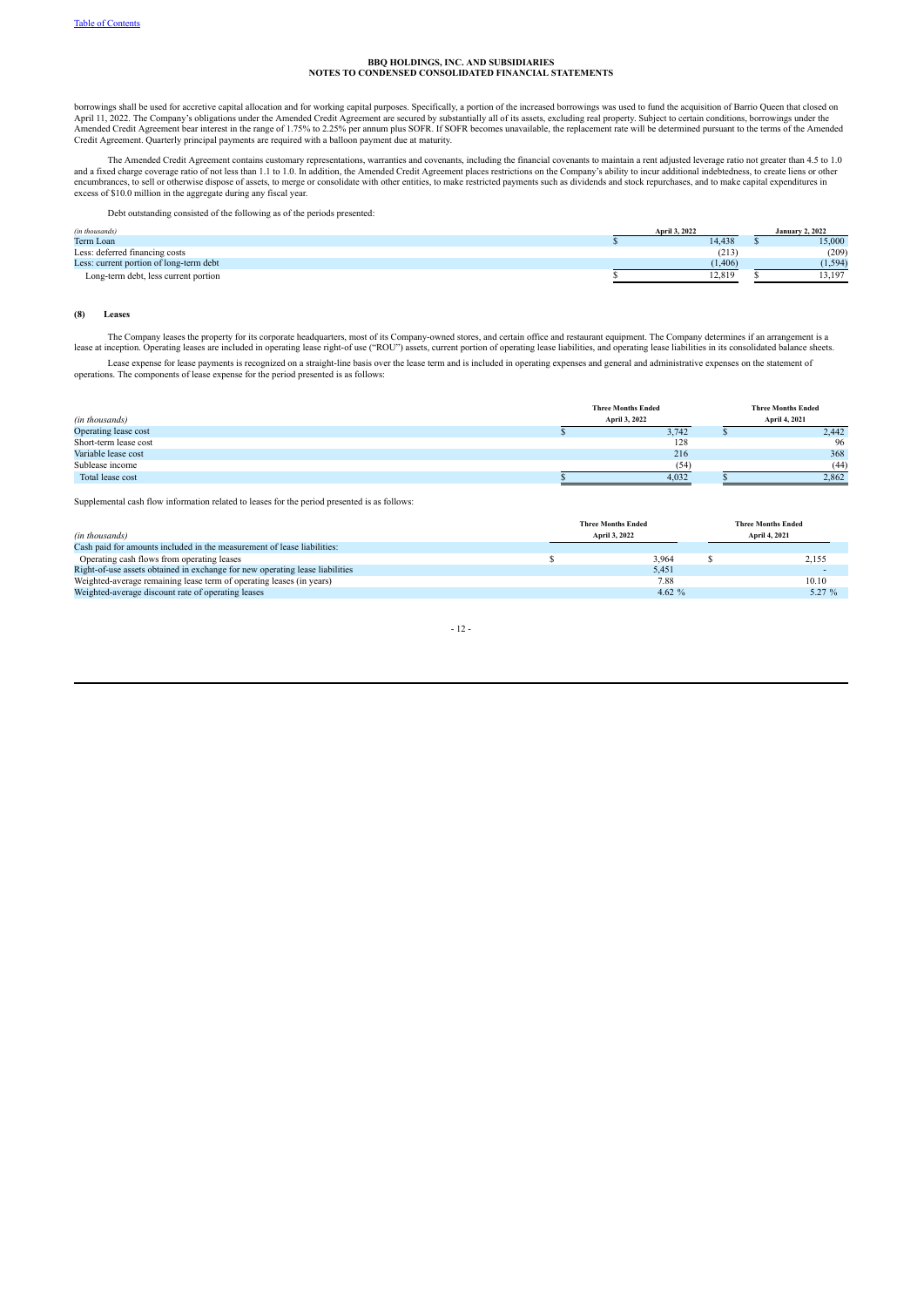#### **(9) Revenue Recognition**

Deferred franchise fee revenue included in other liabilities consist primarily of franchise fees which are recognized straight-line over the life of the agreements, and area development fees which are deferred until a new restaurant is opened pursuant to the agreement. The following table illustrates estimated revenues expected to be recognized in the future related to unsatisfied performance obligations as of April 3, 2022:

| (in thousands) |     |
|----------------|-----|
| Fiscal Year    |     |
| 2022           | 90  |
| 2023           | 112 |
| 2024           | 136 |
| 2025           | 79  |
| 2026           | 167 |
| Thereafter     | 216 |
| Total          | 800 |

The following table reflects the change in contract liabilities between January 2, 2022 and April 3, 2022:

| (in thousands)           | April 3, 2022 |
|--------------------------|---------------|
| <b>Beginning Balance</b> | 806           |
| Additions                | 25            |
| Revenue recognized       | (31)          |
| <b>Ending Balance</b>    | 800           |

#### ( **(10) Stock-based Compensation**

Effective May 5, 2015, the Company adopted the 2015 Equity Plan (the "2015 Plan"), pursuant to which it may grant stock options, stock appreciation rights, restricted stock, restricted stock units, performance shares, perf Amended and Restated 2005 Stock Incentive Plan (the "2005 Plan"). The 2005 Plan expired in 2015 and no additional options may be granted. Nonetheless, the 2005 Plan will remain in effect until all outstanding incentives granted thereunder have either been satisfied or terminated. As of April 3, 2022, there were 552,082 shares available for grant pursuant to the 2015 Plan.

Stock options granted to employees and directors generally vest over two to five years, in monthly or annual installments, as outlined in each agreement. Options generally expire ten years from the date of grant. Compensation expense equal to the grant date fair value of the options is recognized in general and administrative expense over the applicable service period.

The Company utilizes the Black-Scholes option pricing model when determining the compensation cost associated with stock options issued using the following significant assumptions:

- Stock price Published trading market values of the Company's common stock as of the date of grant.
- Exercise price The stated exercise price of the stock option. Expected life The simplified method as outlined in ASC 718.
- 
- Expected dividend The rate of dividends that the Company expects to pay over the term of the stock option.
- Volatility Actual volatility over the most recent historical period equivalent to the expected life of the option. Risk-free interest rate The daily United States Treasury yield curve rate.
- 
- 13 -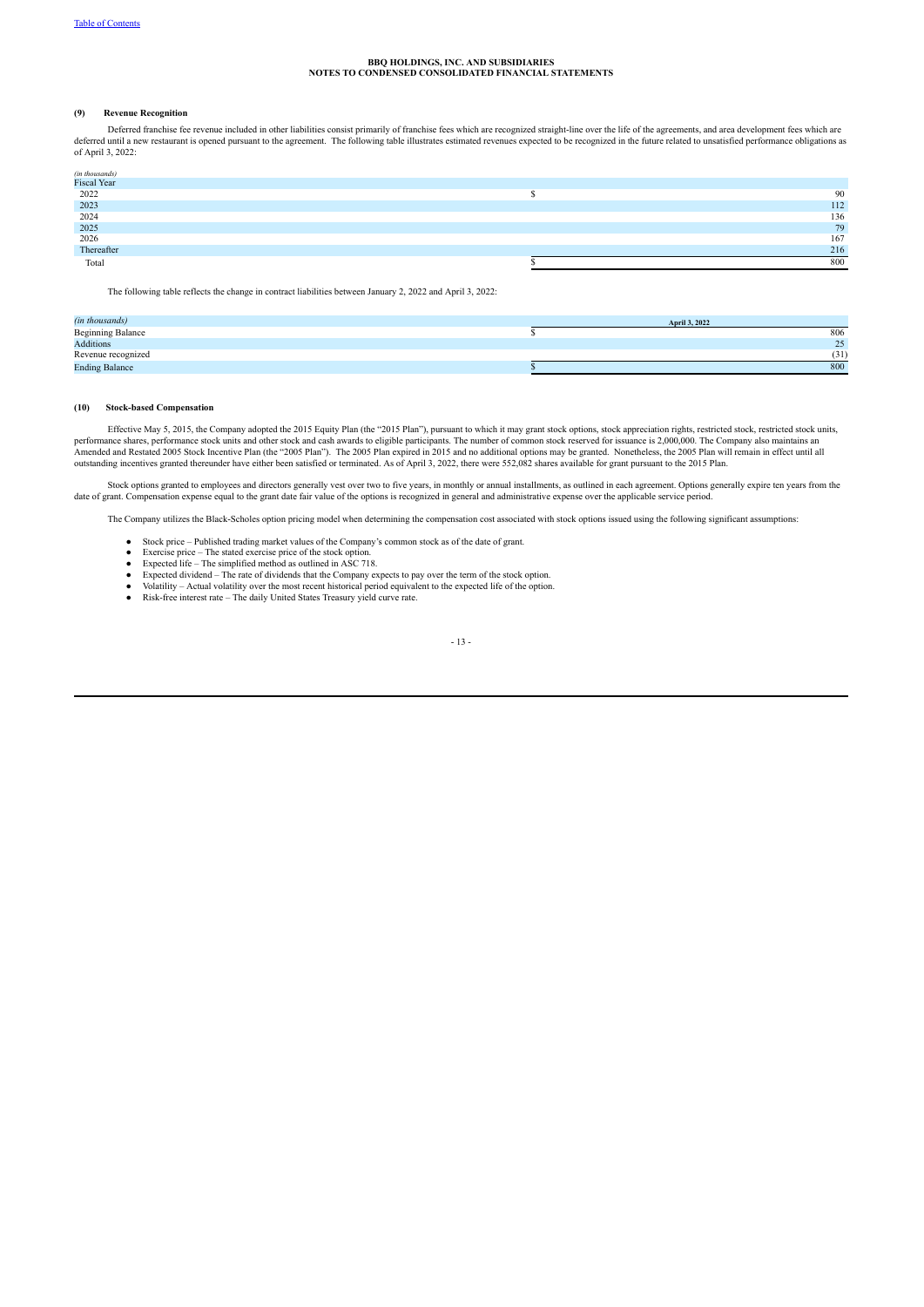The Company recognized stock-based compensation expense in its consolidated statements of operations for the three months ended April 3, 2022, and April 4, 2021, respectively, as follows:

|                      | <b>Three Months Ended</b> |                                 |  |                      |
|----------------------|---------------------------|---------------------------------|--|----------------------|
| (in thousands)       | April 3, 2022             |                                 |  | <b>April 4, 2021</b> |
| <b>Stock options</b> |                           | $\sim$                          |  | 89                   |
| Restricted stock     |                           | 297<br>$\overline{\phantom{a}}$ |  | 229                  |
|                      |                           | 384                             |  | 318                  |
|                      |                           |                                 |  |                      |

Information regarding the Company's stock options is summarized below:

| (number of options in thousands)       | Number of<br><b>Options</b>    | <b>Weighted Average</b><br><b>Exercise Price</b> | Weighted<br>Average<br>Remaining<br>Contractual<br><b>Life in Years</b> |
|----------------------------------------|--------------------------------|--------------------------------------------------|-------------------------------------------------------------------------|
| Options outstanding at January 2, 2022 | 388                            | 7.13                                             | 7.3                                                                     |
| Granted                                | $\qquad \qquad \longleftarrow$ |                                                  |                                                                         |
| Exercised                              | (28)                           | 3.70                                             |                                                                         |
| Canceled, forfeited or expired         | $-$                            | $\overline{\phantom{a}}$                         |                                                                         |
| Options outstanding at April 3, 2022   | 360                            | 7.40                                             | 70                                                                      |

|                                                                  |               | <b>Three Months Ended</b>       |                                 |  |  |
|------------------------------------------------------------------|---------------|---------------------------------|---------------------------------|--|--|
|                                                                  | April 3, 2022 |                                 | <b>April 4, 2021</b>            |  |  |
| Weighted-average fair value of options granted during the period |               | $-$                             | 2.74                            |  |  |
| Expected life (in years)                                         |               |                                 | 2.5                             |  |  |
| <b>Expected dividend</b>                                         |               | $\hspace{0.1mm}-\hspace{0.1mm}$ | $\hspace{0.1mm}-\hspace{0.1mm}$ |  |  |
| Expected stock volatility                                        |               | $-$ %                           | 76.48 %                         |  |  |
| Risk-free interest rate                                          |               | $-$ %                           | $0.2 \%$                        |  |  |

Information regarding the Company's restricted stock is summarized below:

| (number of awards in thousands) | Number of<br>Awards | <b>Weighted Average</b><br>Award Date Fair Value | Weighted<br>Average<br>Remaining<br>Contractual<br><b>Life in Years</b> |
|---------------------------------|---------------------|--------------------------------------------------|-------------------------------------------------------------------------|
| Unvested at January 2, 2022     | 305                 | 5.75                                             | 2.1                                                                     |
| Granted                         | 235                 | 13.80                                            |                                                                         |
| Exercised/Released              | (6)                 | 10.25                                            |                                                                         |
| Canceled, forfeited or expired  | (2)                 | 13.25                                            |                                                                         |
| Unvested at April 3, 2022       | 532                 | 9.21                                             | 2.6                                                                     |

#### **(11) Shareholders' Equity**

On June 24, 2021, the Company entered into two separate Securities Purchase Agreements (each, a "Securities Purchase Agreement") with institutional investors pursuant to which the Company raised (i) gross proceeds of \$10,000,000, pursuant to an agreement to sell 800,000 shares of the Company's common stock , and (ii) gross proceeds of \$3,000,000 pursuant to an agreement to sell 200,000<br>shares of the Company of the Offering, the Company paid expenses of approximately of \$572,000.

As part of each Securities Purchase Agreement, the Company agreed to register the Securities sold in the Offering (the "Registrable Securities") for resale or other disposition, pursuant to a<br>Registration Rights Agreement

#### - 14 -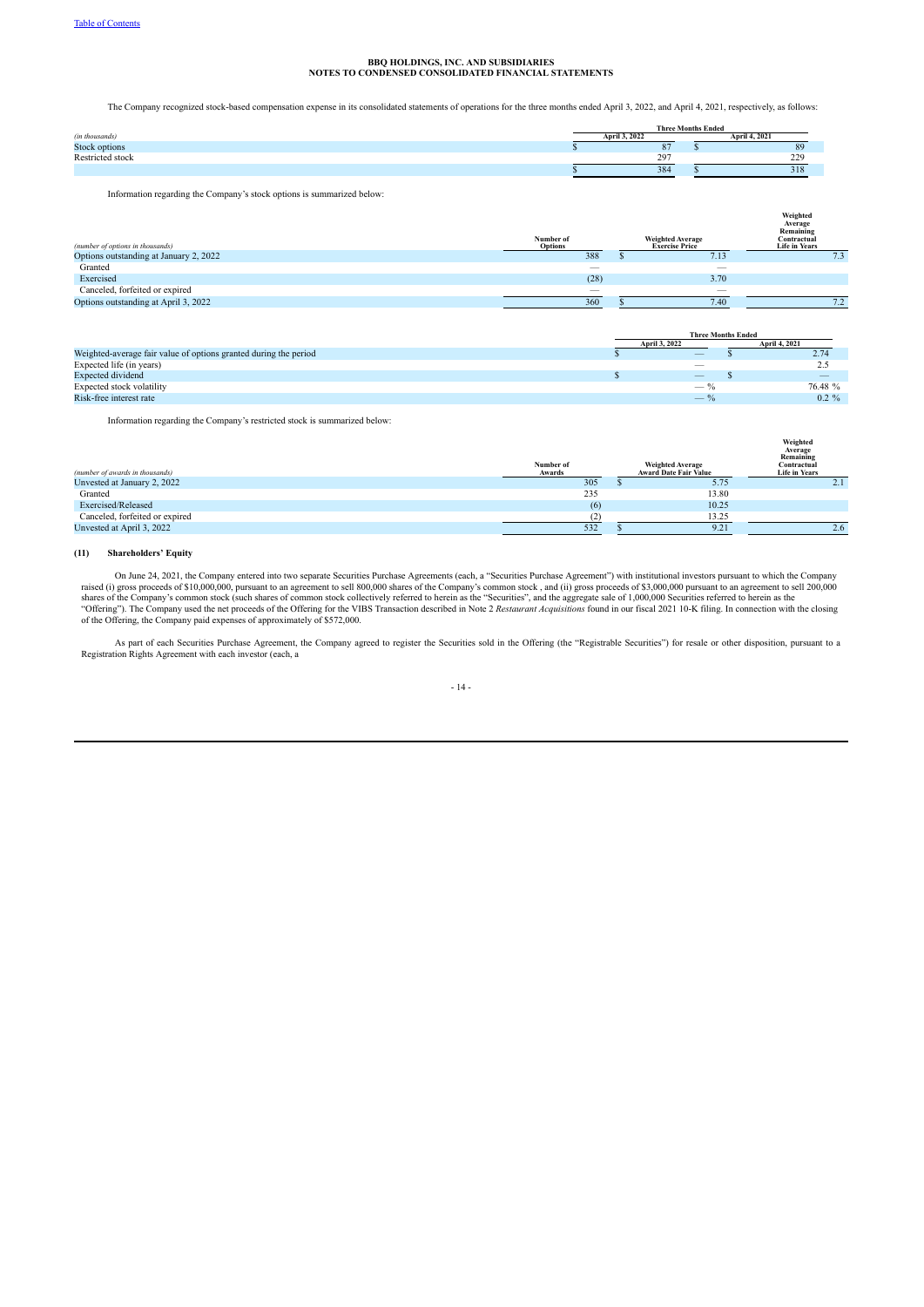"Registration Rights Agreement"). On August 4, 2021, the Company filed with the Securities and Exchange Commission (the "SEC") a shelf registration statement with respect to the resale of the<br>Registrable Securities. The sh Registrable Securities may be sold pursuant to Rule 144 under the Securities Act of 1933, as amended (the "Securities Act") without the need for current public information or other restrictions. If the Company is unable to such non-compliance is cured (subject to a 6% cap), with such liquidated damages payable in cash.

#### **(12) Variable Interest Entities**

A variable interest holder is considered to be the primary beneficiary of a variable interest entity ("VIE") if it has the power to direct the activities of a VIE that most significantly impact the entity's economic performance and has the obligation to absorb losses of, or the right to receive benefits from, the entity that could potentially be significant to the VIE. Once an entity is determined to be a VIE, the entire of t primary beneficiary is required to consolidate the entity. The Company has an installment agreement with one of its franchisees as a result of refranchising its Lincoln, Nebraska restaurant. This franchisee is a VIE; however, the owners of the franchise operations are the primary beneficiaries of the entities, not the Company. Therefore, the franchise operations are not required to be consolidated in the Company's consolidated financial statements.

On July 18, 2018, the Company and Clark Championship Products LLC ("Clark"), an entity owned by Travis Clark, became members of Mercury BBQ LLC ("Mercury") for the purposes of<br>building out and operating the inaugural Clark in the amount of \$3.9 million, the proceeds of which are required to be used for the build out of the Restaurant. The Loan bears interest at a rate of 8% per annum and requires payments of 100% of the excess<br>monthly cash f Also on July 18, 2018, the Company and Clark entered into an intellectual property license agreement (the "License Agreement") pursuant to which Clark granted to the Company an exclusive license to use and sublicense the patents, trademarks, trade names, service marks, logos and designs related to Clark Crew BBQ restaurants and products. The term of the License Agreement is indefinite and may only be terminated by mutual written consent, unless the Company breached the License Agreement.

Because the Company has provided more than half of the subordinated financial support of Mercury and control Mercury via its representation on the board of managers, the Company has concluded that Mercury is a VIE, of which the Company is the primary beneficiary and must consolidate Mercury. Mercury generated net loss of approximately \$150,000 during the first quarter of fiscal year 2022, of<br>which \$120,000 was \$128,000, of which \$102,000 was recorded as non-controlling interest on our condensed consolidated financial statements. As of April 3, 2022, Mercury's assets included approximately \$2.4 million of<br>property, equipment and represent additional claims on the general assets of BBQ Holdings, Inc.; rather, they represent claims against the specific assets of the Mercury BBQ's. Conversely, assets recognized as a result of consolidating the Mercury BBQ's results of operations do not represent additional assets that could be used to satisfy claims against the general assets of BBQ Holdings.

- 15 -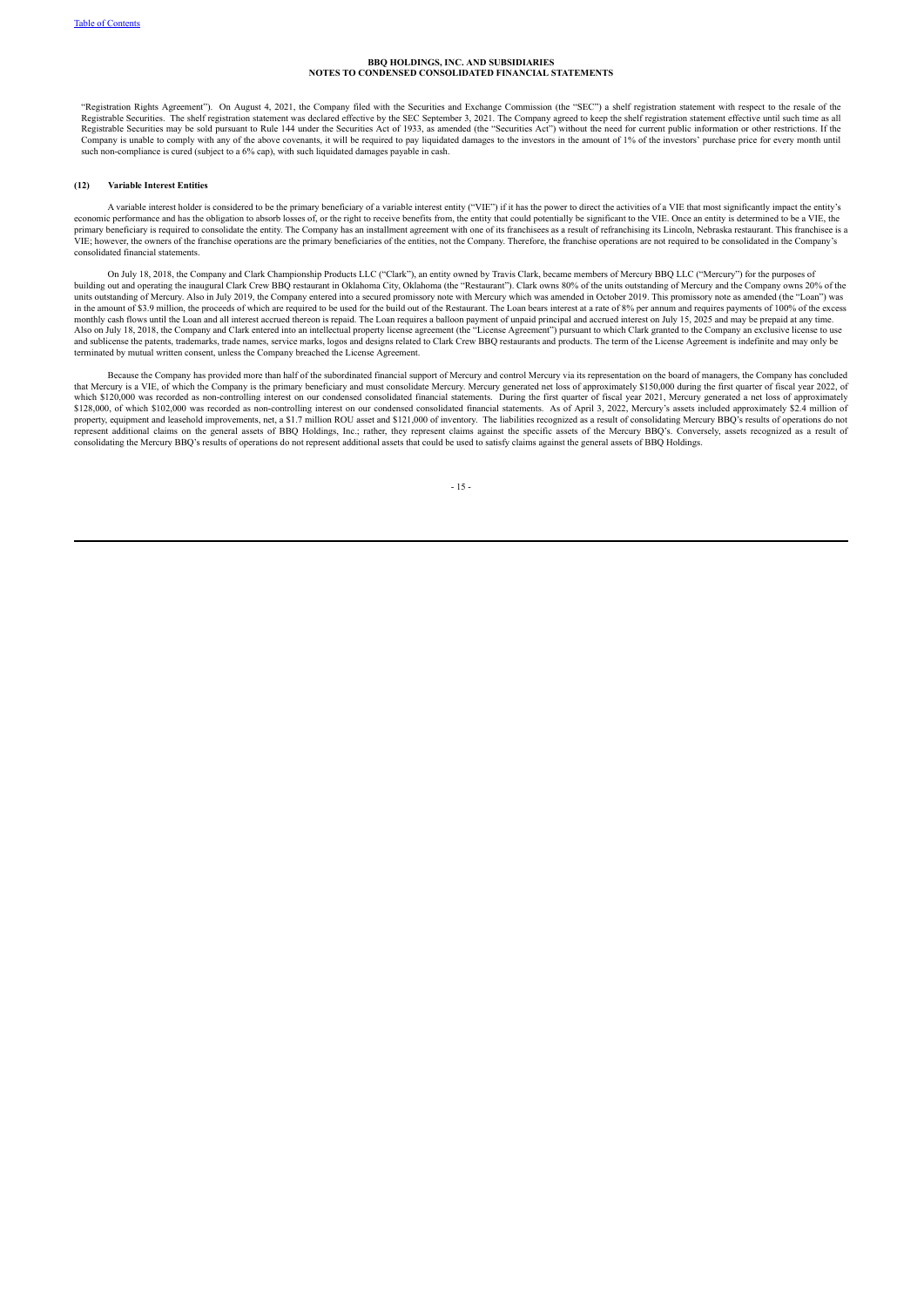#### **(13) Litigation**

In the normal course of business, the Company is involved in a number of litigation matters that are incidental to the operation of the business. These matters generally include, among other things, matters with regard to financial position or liquidity, but an adverse decision in more than one of the matters could be material to its consolidated results of operations.

#### **(14) Related Party Transactions**

Charles Davidson, a franchisee of the Company, currently serves as a director of the Company and is the beneficial owner of approximately 15.7% of the Company's common stock as of the date that these financial statements were available to be issued, by virtue of his ownership interest in Wexford Capital.

The following table outlines amounts received from related parties during the three months ended April 3, 2022, and April 4, 2021, respectively:

|                                                                                                                | <b>Three Months Ended</b> |                        |
|----------------------------------------------------------------------------------------------------------------|---------------------------|------------------------|
| (in thousands)                                                                                                 | April 3, 2022             | April 4, 2021          |
| Revenues and NAF contributions - Charles Davidson                                                              | 167                       | 138                    |
| The following table outlines accounts receivable from related parties as of April 3, 2022 and January 2, 2022: |                           |                        |
| (in thousands)                                                                                                 | April 3, 2022             | <b>January 2, 2022</b> |
| Accounts receivable, net - Charles Davidson                                                                    |                           | 64                     |
|                                                                                                                |                           |                        |

#### **(15) Subsequent Events**

.0022, the Company executed an Asset Purchase Agreement for substantially all the assets related to the Barrio Queen restaurant group, and closed the transaction on April 11, 2022.<br>Barrio Queen is known for their authentic purchase price of approximately \$28.5 million was funded with cash and debt.

On April 11, 2022, the Company refinanced its debt agreement with JPM Chase bank (the "Amended Credit Agreement"), increasing the revolving line of credit to \$25.0 million and the term loan to \$25.0 million and the term lo

On April 25, 2022, the Company executed an Asset Purchase Agreement for another bar-centric restaurant, and we expect to close the transaction in Q2 2022. The purchase price of \$3.4 million will be funded with cash.

On May 2, 2022, the Company completed the acquisition of the assets and operations of two Famous Dave's franchise locations in Nebraska, for total consideration of approximately \$400,000.

#### $-16$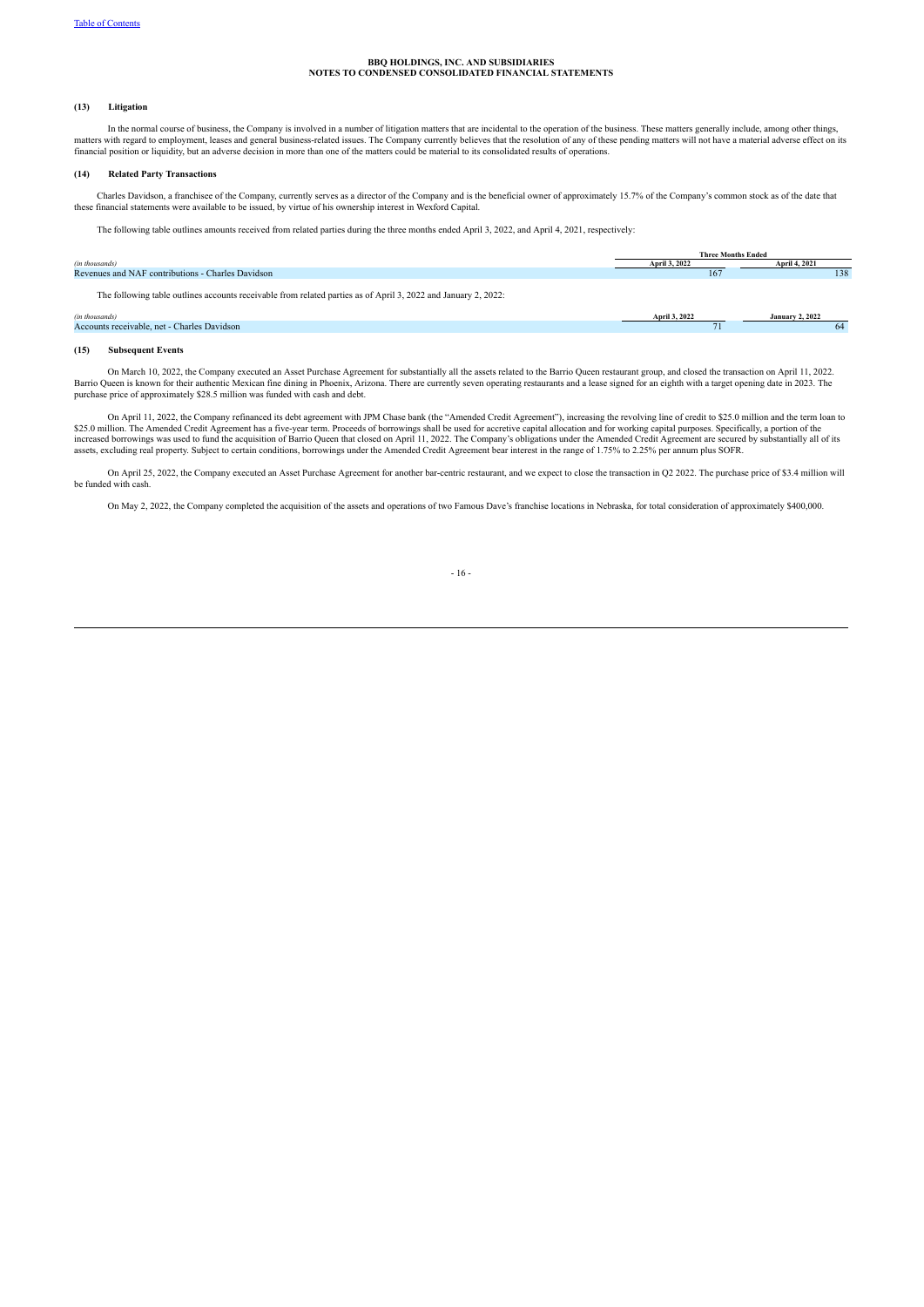#### <span id="page-16-0"></span>**Item 2. MANAGEMENT'S DISCUSSION AND ANALYSIS OF FINANCIAL CONDITION AND RESULTS OF OPERATIONS**

#### **Overview**

In September 2019 a holding company reorganization was completed in which Famous Dave's of America, Inc. ("FDA") became a wholly owned subsidiary of the new parent holding company named BBQ Holdings, Inc. ("BBQ Holdings"). As used in this Form 10-Q, "Company", "we" and "our" refer to BBQ Holdings and its wholly owned subsidiaries. BBQ Holdings was incorporated on<br>March 29, 2019 under the laws of the restaurant opened in December 2019 in Oklahoma City, Oklahoma. BBQ Holdings has a 20% ownership in this venture. The Company owns and operates 18 Granite City Food & Brewery restaurants<br>located throughout the Midwest and t with 22 Company-owned restaurants and 103 franchised restaurants, and the Bakers Square pie and comfort food concept currently with 14 Company-owned restaurants and four locations where Bakers Square pies are licensed. On October 4, 2021, the Company opened its second Real Urban Barbecue restaurant located in Oak Brook, Illinois and on October 8, 2021 the Company acquired the Tahoe Joe's Stephen Barbecue restaur ruse brand. On March 11, 2022 the Company acquired three bar-centric locations, collectively referred to as "Famous Craft Concepts", and on April 25, 2022, the Company executed an Asset Purchase Agreement for another bar-centric restaurant. On April 11, 2022, the Company closed the purchase of Barrio Queen, a chain of seven authentic Mexican fine dining restaurants in Phoenix, Arizona.

In March 2020, the World Health Organization declared the outbreak of a novel coronavirus ("COVID-19") as a pandemic and the United States declared a National Public Health Emergency. As a result, public health measures were taken to minimize exposure to the virus. These measures, some of which are government-mandated, have been implemented globally resulting in a dramatic decrease in economic activity. During the first quarter of 2021, mandated restrictions began to ease in a number of the markets in which the Company operates. Although the Company has experienced some recovery<br>from the initial impact variants of COVID-19 are being discovered and cases continue to occur at material rates throughout the markets in which the Company does business, the Company cannot predict the severity of another surge, what additional restrictions may be enacted, to what extent it can maintain off-premise sales volumes, whether it can maintain sufficient staffing levels, or if individuals will be comfortable returning to its dining rooms during or following social distancing protocols, and what long-lasting effects the COVID-19 pandemic may have on the restaurants industry as a whole. The potential impact of the COVID-19 pandemic on consumer spending behavior, which may be a function of continued concerns over safety and/or depressed consumer sentiment due to adverse economic conditions, including job losses, will determine the significance of the impact to the Company's operating results and financial position.

- 17 -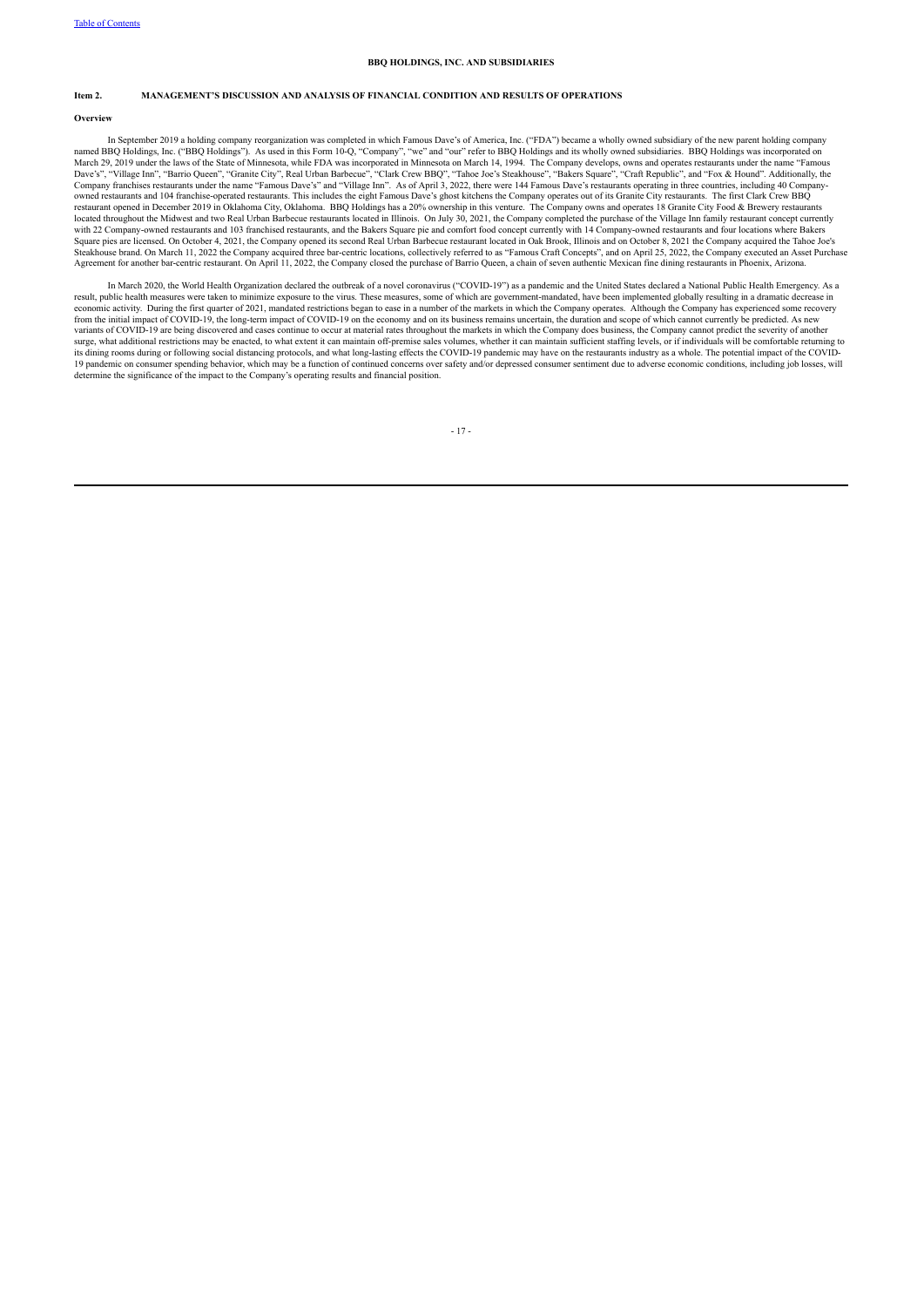The following table includes the number of Company-owned and franchise-operated restaurants as of the dates presented:

|                                              | <b>BBQ Holdings</b>       |                           |  |  |
|----------------------------------------------|---------------------------|---------------------------|--|--|
|                                              | <b>Three Months Ended</b> | <b>Three Months Ended</b> |  |  |
|                                              | April 3, 2022             | April 4, 2021             |  |  |
| Company-owned restaurants:                   |                           |                           |  |  |
| Famous Dave's                                | 40                        | 27                        |  |  |
| Granite City Food & Brewery                  | 18                        | 18                        |  |  |
| Real Urban Barbecue                          | $\overline{2}$            |                           |  |  |
| Clark Crew BBQ                               |                           |                           |  |  |
| Village Inn                                  | 22                        |                           |  |  |
| <b>Bakers Square</b>                         | 14                        |                           |  |  |
| Tahoe Joe's                                  | $\overline{4}$            |                           |  |  |
| Famous Craft Concepts                        | $\overline{3}$            |                           |  |  |
| End of period                                | 104                       | 47                        |  |  |
| % of system                                  | 33 %                      | 32 %                      |  |  |
| Franchise-operated and licensed restaurants: |                           |                           |  |  |
| Famous Dave's                                | 104                       | 100                       |  |  |
| Village Inn                                  | 103                       |                           |  |  |
| <b>Bakers Square</b>                         | $\overline{4}$            |                           |  |  |
| End of period                                | 211                       | 100                       |  |  |
| % of system                                  | 67%                       | 68 %                      |  |  |
| System end of period total                   | 315                       | 147                       |  |  |

Of the 104 franchise-operated restaurants, 19 are Famous Dave's ghost kitchens operating out of the kitchen of another restaurant location or a shared kitchen space. Additionally, eight of our Granite City locations are operating Famous Dave's ghost kitchens under licensing agreements.

#### *Fiscal Year*

Our fiscal year ends on the Sunday closest to December 31st. Our fiscal year is generally 52 weeks; however, it periodically consists of 53 weeks. Both fiscal year 2022, ending January 1, 2023, and fiscal year 2021, ended January 2, 2022, consist of 52 weeks.

#### *Revenue*

Our revenue consists of restaurant sales, franchise-related revenue and licensing, national advertising fund contributions and other revenue. Our franchise-related revenue is comprised of three<br>separate and distinct earnin a one-time, non-refundable payment of approximately \$15,000 per restaurant in consideration for the services we perform in preparation of executing each area development agreement. For our international area development ag Currently, our initial, non-refundable, franchise fee for domestic growth depends on the restaurant model and varies from \$15,000 to \$45,000 per location. Finally, franchisees are also required to pay us<br>a monthly royalty

#### - 18 -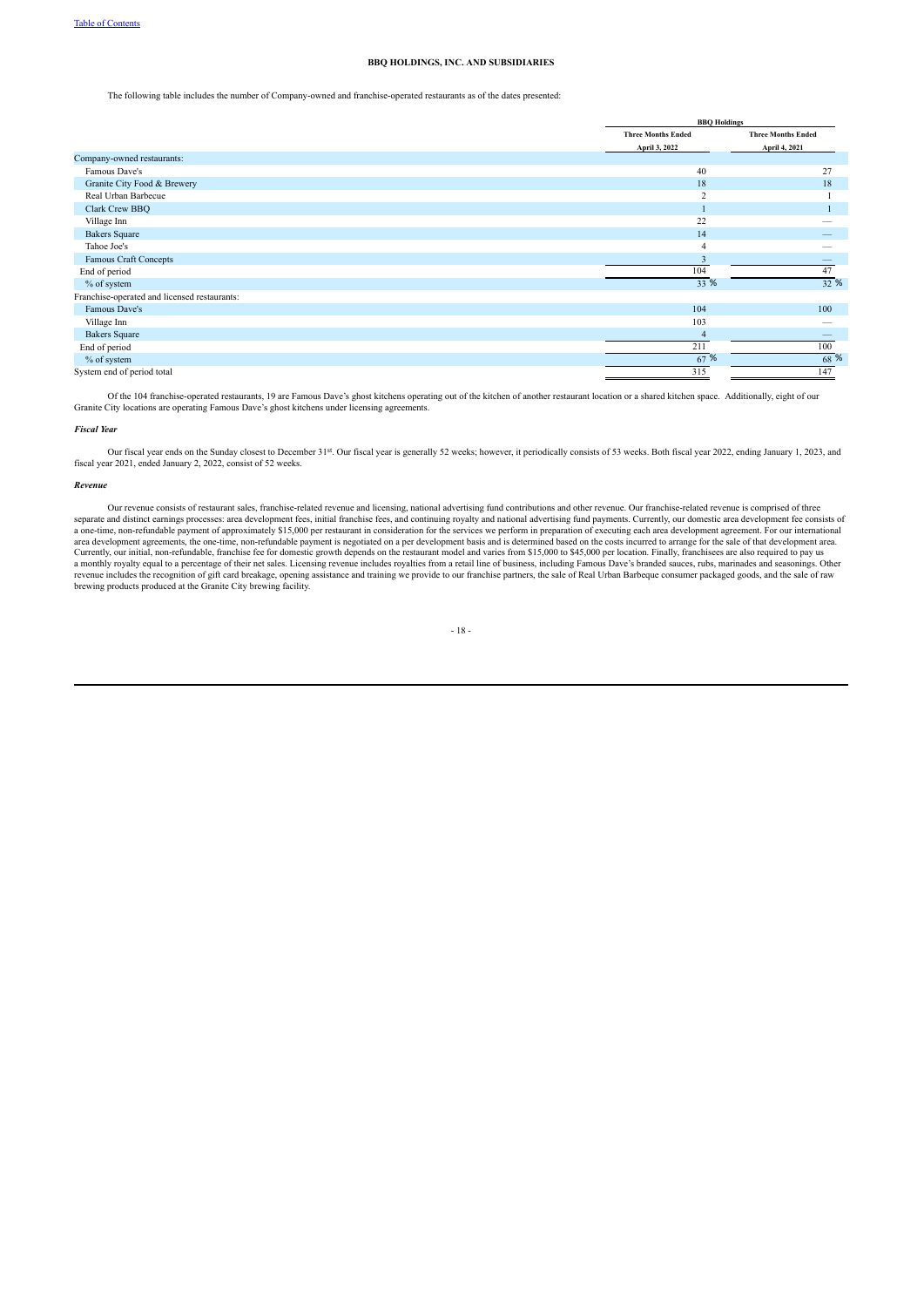#### *Costs and Expenses*

Restaurant costs and expenses include food, beverage and merchandise costs; labor and benefits costs; and operating expenses, which include occupancy costs, repair and maintenance costs, supplies, advertising and promotion. Certain of these costs and expenses are variable and will increase or decrease with sales volume. The primary fixed costs are restaurant management, operations, and catering<br>support salaries, occ

#### *General and Administrative Expenses*

General and administrative expenses include all corporate and administrative functions to support future growth. Salaries and benefits, legal fees, accounting fees, professional consulting fees, travel,<br>rent and general in expenses.

#### Results of Operations - the three months ended April 3, 2022 compared to the three months ended April 4, 2021.

The following discussion and analysis of financial condition and results of operations should be read in conjunction with the accompanying unaudited condensed consolidated financial statements and notes and the audited con

The table below presents items in our unaudited condensed consolidated statements of operations as a percentage of net restaurant sales or total revenue, as indicated, for the periods presented.

|                                              | <b>Three Months Ended</b> |               |  |  |  |
|----------------------------------------------|---------------------------|---------------|--|--|--|
|                                              | April 3, 2022             | April 4, 2021 |  |  |  |
| Food and beverage $costs^{(1)}$              | 31.3 %                    | 29.9 %        |  |  |  |
| Labor and benefits $costs^{(1)}$             | 33.0 %                    | $30.5 \%$     |  |  |  |
| Operating expenses $(1)$                     | 29.3 %                    | 30.5%         |  |  |  |
| Restaurant-level operating margin $(1)(2)$   | 6.4 %                     | 9.1%          |  |  |  |
| Depreciation and amortization expenses $(3)$ | 3.8 %                     | $4.2 \%$      |  |  |  |
| General and administrative expenses $(3)$    | 8.2 %                     | $10.8 \%$     |  |  |  |
| Income (loss) from operations <sup>(3)</sup> | $0.7\%$                   | $2.2 \%$      |  |  |  |

(1) As a percentage of restaurant sales, net<br>  $(2)$  Restaurant-level margins are equal to re

(2) Restaurant-level margins are equal to restaurant sales, net, less restaurant level food and beverage costs, labor and benefit costs, and operating expenses. (3) As a percentage of total revenue

#### *Total Revenue*

Our components of and changes in revenue consisted of the following for the three months ended April 3, 2022 and April 4, 2021:

|                                                    | <b>Three Months Ended</b> |  |               |  |                 |           |  |  |  |
|----------------------------------------------------|---------------------------|--|---------------|--|-----------------|-----------|--|--|--|
| (dollars in thousands)                             | April 3, 2022             |  | April 4, 2021 |  | <b>S</b> Change | % Change  |  |  |  |
| Revenue:                                           |                           |  |               |  |                 |           |  |  |  |
| Restaurant sales, net                              | 58.731                    |  | 33.603        |  | 25,128          | 74.8 %    |  |  |  |
| Franchise royalty and fee revenue                  | 3,607                     |  | 2,374         |  | 1,233           | 51.9%     |  |  |  |
| Franchisee national advertising fund contributions | 490                       |  | 328           |  | 162             | 49.4 %    |  |  |  |
| Licensing and other revenue                        | 1,356                     |  | 1,014         |  | 342             | 33.7 %    |  |  |  |
| <b>Total revenue</b>                               | 64,184                    |  | 37.319        |  | 26,865          | $72.0 \%$ |  |  |  |
|                                                    |                           |  |               |  |                 |           |  |  |  |

$$
-19 -
$$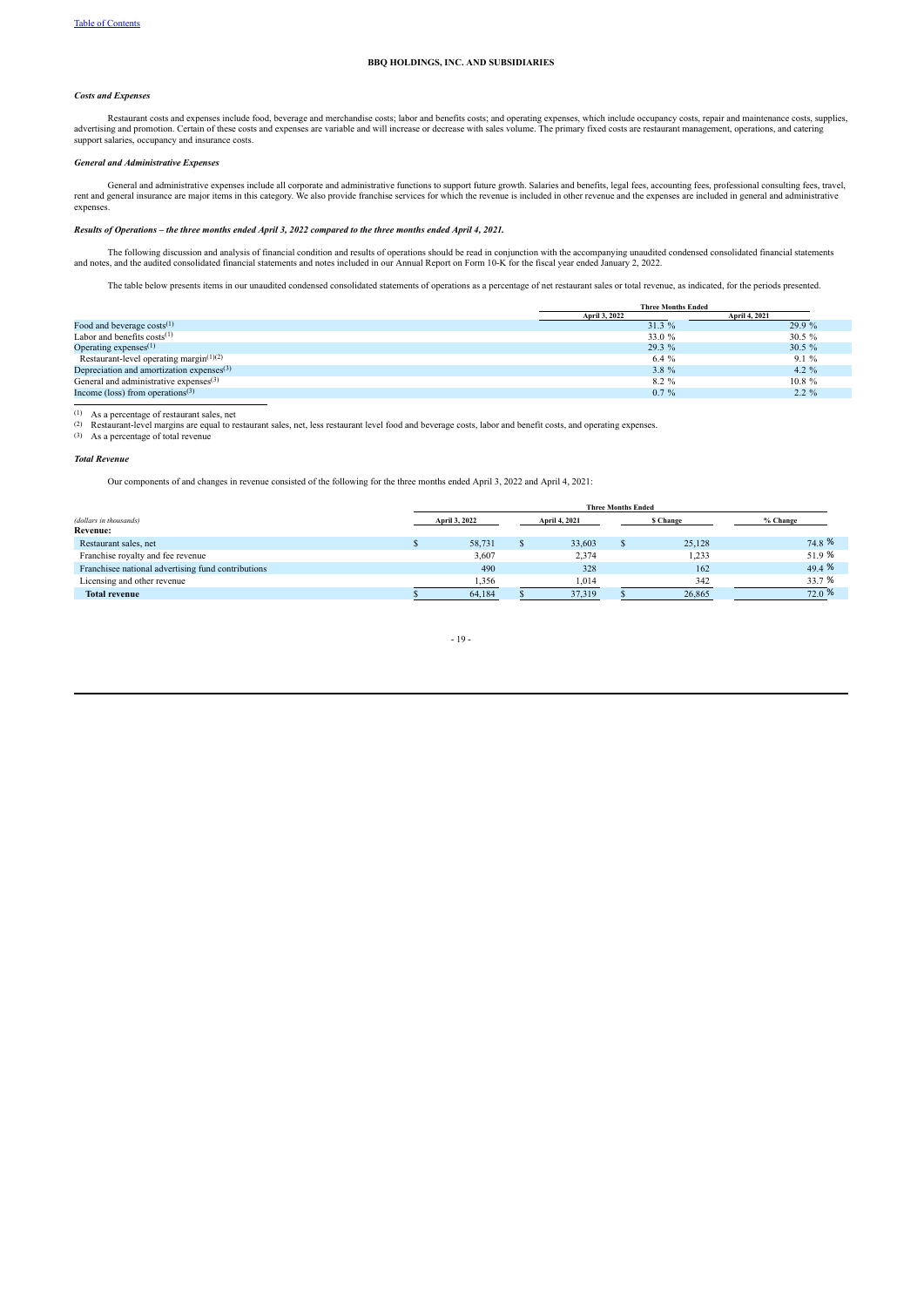#### *Restaurant Sales, net*

The increase in year-over-year net restaurant sales for the three months ended April 3, 2022 was primarily due to the acquisition of 32 Village Inn and Bakers Square restaurants in July 2021, the acquisiton of Tahoe Joe's in October 2021, and the acquisition of 5 Famous Dave's franchise locations over the past 12 months. Additionally, dining restrictions related to the COVID-19 pandemic eased throughout 2021, resul

It is our policy to include in same store net sales base, restaurants that have been open for 12 months under BBQ Holdings' ownership. In the first quarter of 2022, same store net sales for Companyowned restaurants increased 14.5% compared to the first quarter of 2021, respectively.

#### *Franchise-Related Revenue, including national advertising fund contributions*

The increase in franchise royalty revenue and national advertising fund contributions year over year was due primarily to the acquisition of the Village Inn brand in July 2021 with over 100 franchise alcations. Royalties a

#### *Licensing and Other Revenue*

For the three months ended April 3, 2022, licensing and other revenue grew 33.7% compared to the three months ended April 4, 2021. This is due primarily to the recognition of increased gift card breakage.

#### *Average Weekly Net Sales*

The following table shows Company-owned and franchise-operated average weekly same store sales for the periods presented:

|                                                 | <b>Three Months Ended</b> |  |               |  |  |
|-------------------------------------------------|---------------------------|--|---------------|--|--|
|                                                 | April 3, 2022             |  | April 4, 2021 |  |  |
| <b>Average Weekly Net Sales (AWS):</b>          |                           |  |               |  |  |
| Franchise-Operated Famous Dave's <sup>(1)</sup> | 49.585                    |  | 45,640        |  |  |
| Company-Owned Famous Dave's                     | 54.022                    |  | 49,661        |  |  |
| Company-Owned Granite City                      | 71.512                    |  | 57,382        |  |  |
| Company-Owned Clark Crew                        | 146.851                   |  | 138,782       |  |  |
| Company-Owned Real Urban BBQ                    | 44.086                    |  | 39,459        |  |  |
| Company-Owned Village $Inn(2)$                  | 32.791                    |  | 27.347        |  |  |
| Franchise-Operated Village $Inn^{(1)(2)}$       | 33,519                    |  | 27.940        |  |  |
| Company-Owned Bakers Square <sup>(2)</sup>      | 27,573                    |  | 23,200        |  |  |
| Company-Owned Tahoe Joe's <sup>(2)</sup>        | 84.664                    |  | 79.262        |  |  |

(1) AWS for franchise-operated restaurants are not our revenues and are not included in our condensed consolidated financial statements. We believe that disclosure of comparable restaurant net sales for franchise-operated restaurants provides useful information to investors because historical performance and trends of Famous Dave's and Village Inn franchisees relate directly to trends in franchise<br>royalty revenues that we

management and investors can analyze the extent to which Company-owned restaurants are realizing their revenue potential.<br>(2) Management notes that Village Inn, Bakers Square, and Tahoe Joe's were not owned by the Company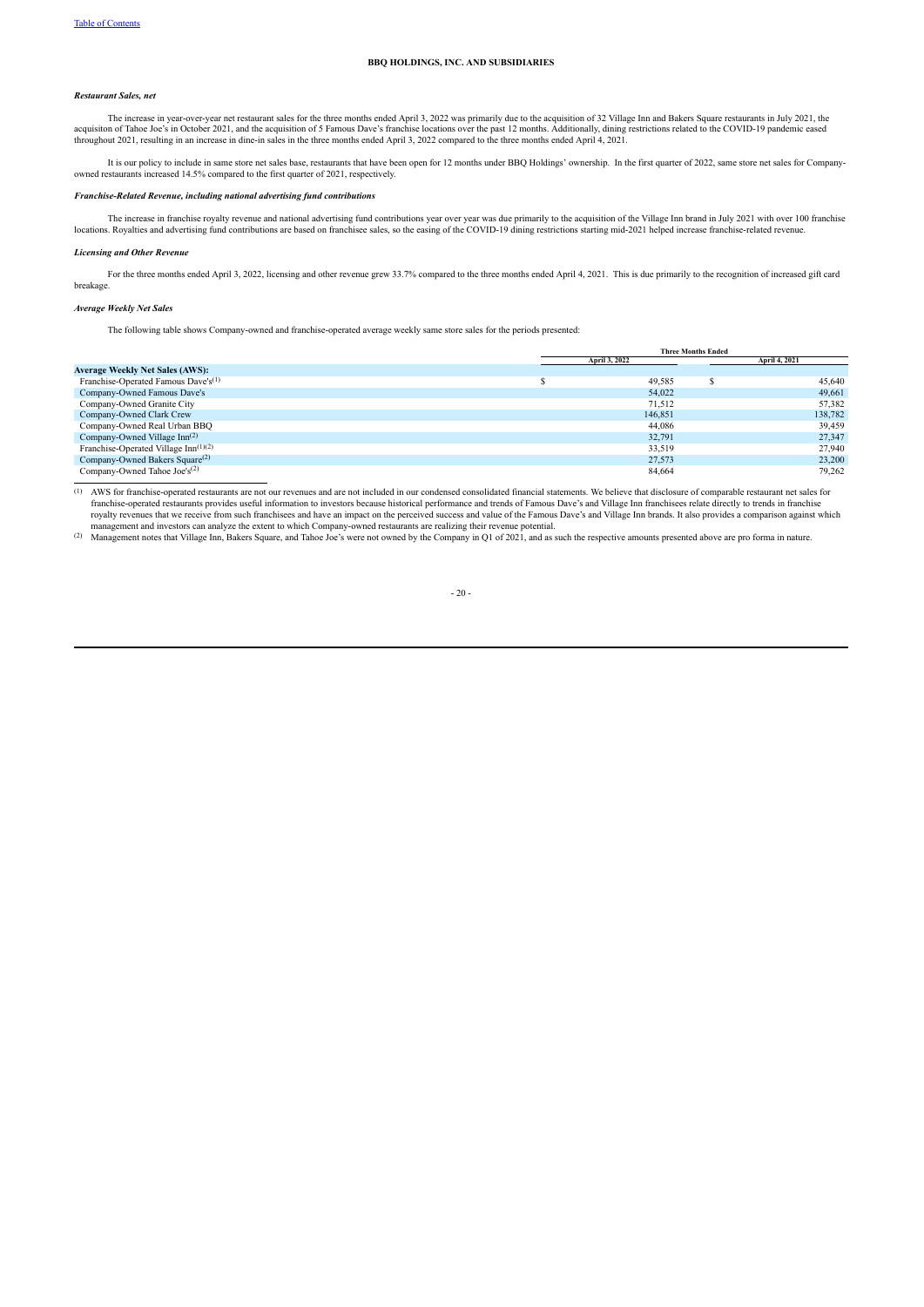#### *Food and Beverage Costs*

Our food and beverage costs consisted of the following for the three months ended April 3, 2022, and April 4, 2021:

|                         | <b>Three Months Ended</b> |                |  |               |  |         |                       |  |
|-------------------------|---------------------------|----------------|--|---------------|--|---------|-----------------------|--|
| (dollars in thousands)  |                           | April 3, 2022  |  | April 4, 2021 |  | s Chang | 6 Change              |  |
| Food and beverage costs |                           | 0.257<br>. د.ه |  | 10.057        |  | 8,300   | $\sim$<br>$\delta$ 2. |  |

Food and beverage costs for the three months ended April 3, 2022, and April 4, 2021, represented approximately 31.3% and 29.9% of net restaurant sales, respectively. This year-over-year increase, as a percentage of net res

#### *Labor and Benefits Costs*

Our labor and benefits costs consisted of the following for the three months ended April 3, 2022, and April 4, 2021:

|                          | <b>Three Months Ended</b> |  |               |  |         |                |  |  |
|--------------------------|---------------------------|--|---------------|--|---------|----------------|--|--|
| (dollars in thousands)   | <b>April 3, 2022</b>      |  | April 4, 2021 |  | i Chang | % Change       |  |  |
| Labor and benefits costs | 19 386                    |  | 10.254        |  | 9.132   | 89.1<br>$\sim$ |  |  |
|                          |                           |  |               |  |         |                |  |  |

Labor and benefits costs for the three months ended April 3, 2022, and April 4, 2021, represented approximately 33.0% and 30.5% of net restaurant sales, respectively. The year-over-year increase, as a percentage of net restaurant sales, was driven in part by increased hourly and salary wage rates, as well as an increase in dine-in sales requiring a higher level of staffing.

#### *Operating Expenses*

Our operating expenses consisted of the following for the three months ended April 3, 2022, and April 4, 2021:

|                        | <b>Three Months Ended</b> |  |               |  |          |          |  |  |
|------------------------|---------------------------|--|---------------|--|----------|----------|--|--|
| (dollars in thousands) | <b>April 3, 2022</b>      |  | April 4, 2021 |  | i Change | % Change |  |  |
| Operating expenses     | 17 239                    |  | 10,249        |  | 6,990    | 68.2 %   |  |  |

Operating expenses for the three months ended April 3, 2022, and April 4, 2021 represented approximately 29.3% and 30.5% of net restaurant sales, respectively. This year-over-year decrease in expense as a percentage of net

#### *Depreciation and Amortization*

Depreciation and amortization expense for the three months ended April 3, 2022 was \$2.4 million, compared to \$1.6 million for the three months ended April 4, 2021. The increase in depreciation and amortization expense was due to the acquisitions that occurred in the 12 months following the end of the first quarter of 2021.

#### *General and Administrative Expenses*

Our general and administrative expenses consisted of the following for the three months ended April 3, 2022, and April 4, 2021:

|                                     | <b>Three Months Ended</b> |  |                      |  |         |        |
|-------------------------------------|---------------------------|--|----------------------|--|---------|--------|
| (dollars in thousands)              | April 3, 2022             |  | <b>April 4, 2021</b> |  | Change  | Change |
| General and administrative expenses | 5.201                     |  | 4,038                |  | 25<br>. | 0.10   |
|                                     |                           |  |                      |  |         |        |

|--|--|--|--|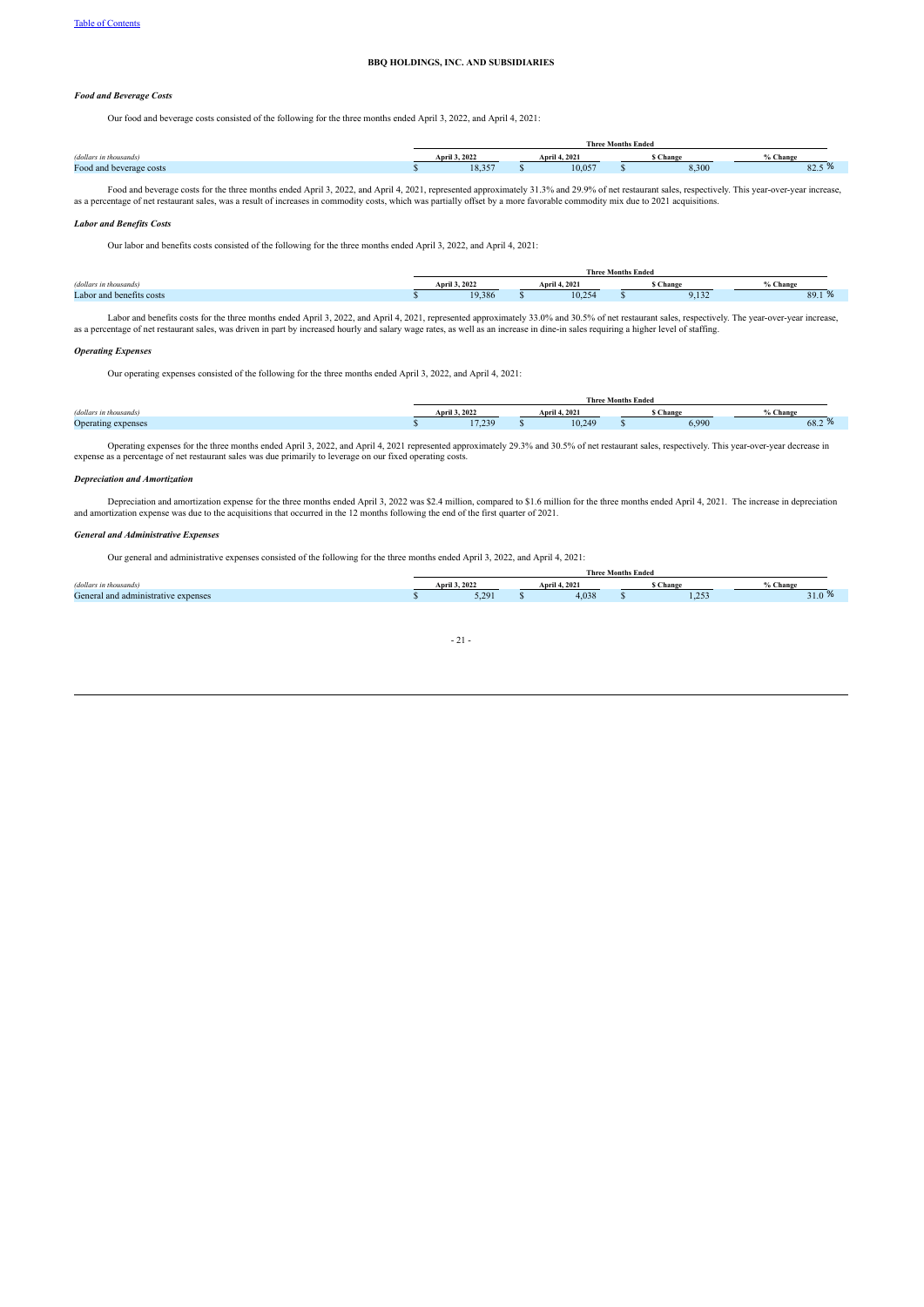General and administrative expenses for the three months ended April 3, 2022, and April 4, 2021 represented approximately 8.2% and 10.8% of total revenues, respectively. This year-over-year decrease in expense as a percent

#### *Asset Impairment, Estimated Lease Termination and Other Closing Costs*

The following is a summary of the asset impairment, estimated lease termination and other closings costs we incurred for the periods presented:

|                                                                               | <b>Three Months Ended</b> |               |  |                      |
|-------------------------------------------------------------------------------|---------------------------|---------------|--|----------------------|
| (dollars in thousands)                                                        |                           | April 3, 2022 |  | <b>April 4, 2021</b> |
| Asset impairments, net                                                        |                           | 181           |  |                      |
| Lease termination and restaurant closure expenses                             |                           | 228           |  |                      |
| Asset impairment, estimated lease termination charges and other closing costs |                           | 409           |  |                      |

#### *Income Tax (Expense) Benefit*

Income tax benefit for the three months ended April 3, 2022 was approximately \$241,000, or 59.4% of our pretax income and the income tax expense for the three months ended April 4, 2021 was \$82,000, or 10.5% of our pretax income.

#### **Financial Condition, Liquidity and Capital Resources**

Our balance of unrestricted cash and cash equivalents was approximately \$35.4 million and \$40.3 million as of April 3, 2022, and January 2, 2022, respectively. Our current ratio, which measures our immediate short-term liq

Net cash provided by operating activities was approximately \$1.4 million for the first three months ended April 3, 2022, and was approximately \$4.2 million for the first three months ended April 4,<br>2021. The \$2.8 million y

Net cash used for investing activities was approximately \$5.2 million for the three months ended April 3, 2022 relating primarily to the purchase of the Famous Craft Concepts restaurants, the acquisition of which we closed in March 2022*.*

Net cash used for investing activities was approximately \$685,000 for the three months ended April 4, 2021, relating to payments for the purchase of equipment and leasehold improvements.

Net cash used for financing activities for the three months ended April 3, 2022, was approximately \$585,000 which was primarily the result of payments of \$562,000 on our long-term debt.

Net cash used for financing activities for the three months ended April 4, 2021, was approximately \$519,000 which was for payments on our long-term debt.

We are subject to various financial and non-financial covenants on our long-term debt, including a debt-service coverage ratio. As of April 3, 2022, we were in compliance with all of our covenants.

#### **Critical Accounting Policies**

Our significant accounting policies are described in Note 1 - Nature of Business and Significant Accounting Policies to the consolidated financial statements included in our Annual Report on Form 10-K for the year ended January 2, 2022. Except as disclosed in Note 1 "Basis of Presentation" to the accompanying notes to the consolidated financial statements, there have been no updates to our critical accounting policies.

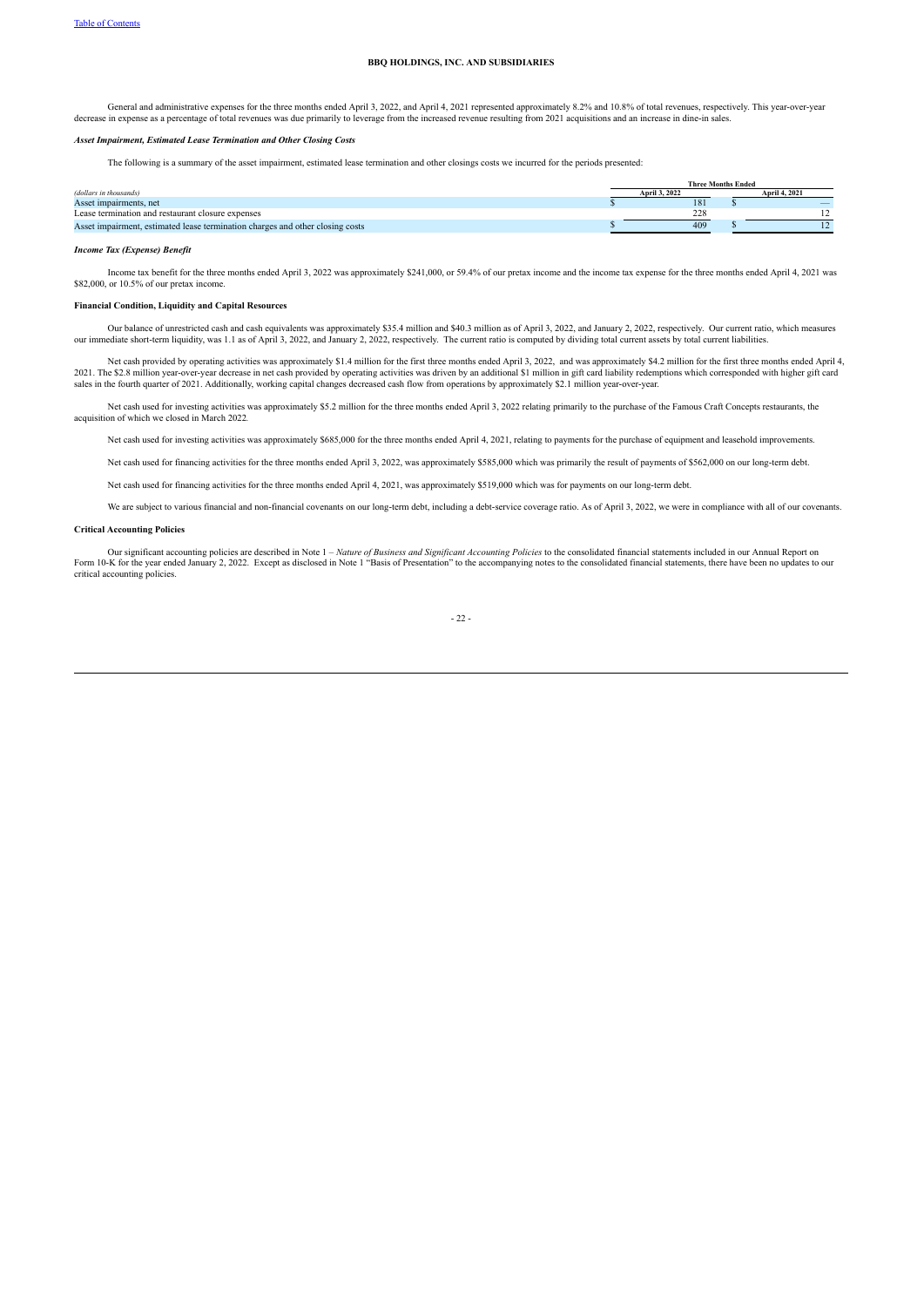#### **Forward-Looking Information**

BBQ Holdings makes written and oral statements from time to time, including statements contained in this Quarterly Report on Form 10-Q regarding its business and prospects, such as projections of future performance, statements of management's plans and objectives, forecasts of market trends and other matters that are forward-looking statements within the meaning of Sections 27A of the Securities<br>Act of 1933 and the SEC, news releases, written or oral presentations made by our officers or other representatives to analysts, shareholders, investors, news organizations, and others, and discussions with our management and other Company representatives. For such statements, including those contained in this report, we claim the protection of the safe harbor for forward-looking statements contained in the Private Securities Litigation Reform Act of 1995.

Our future results, including results related to forward-looking statements, involve a number of risks and uncertainties that are difficult to predict, including but not limited to those identified herein<br>under Part I, Ite reflected in any forward-looking statements will be achieved. Any forward-looking statements made by us or on our behalf speak only as of the date on which such statement is made. Our forward-looking statements are based upon assumptions that are sometimes based upon estimates, data, communications and other information from suppliers, government agencies and other sources that may be subject to<br>revision. We do not und which may be made by us or on our behalf.

#### **Additional Information on BBQ Holdings**

We are currently subject to the informational requirements of the Securities Exchange Act of 1934, as amended. As a result, we are required to file periodic reports and other information with the SEC, such as annual, quarterly, and current reports, proxy and information statements. You are advised to read this Quarterly Report on Form 10-Q in conjunction with the other reports, proxy statements and other documents address of this website is *http://www.sec.gov*. Our most current SEC filings, such as our annual, quarterly and current reports, proxy statements and press releases are available to the public free of charge on address of our website.

The address of our website is http://www.bbq-holdings.com. Our website is not intended to be, and is not, a part of this Quarterly Report on Form 10-Q. We will provide electronic or paper copies of curs SEC filings (exclud Investor Relations at BBQ Holdings, Inc., 12701 Whitewater Drive, Suite 100, Minnetonka, MN 55343.

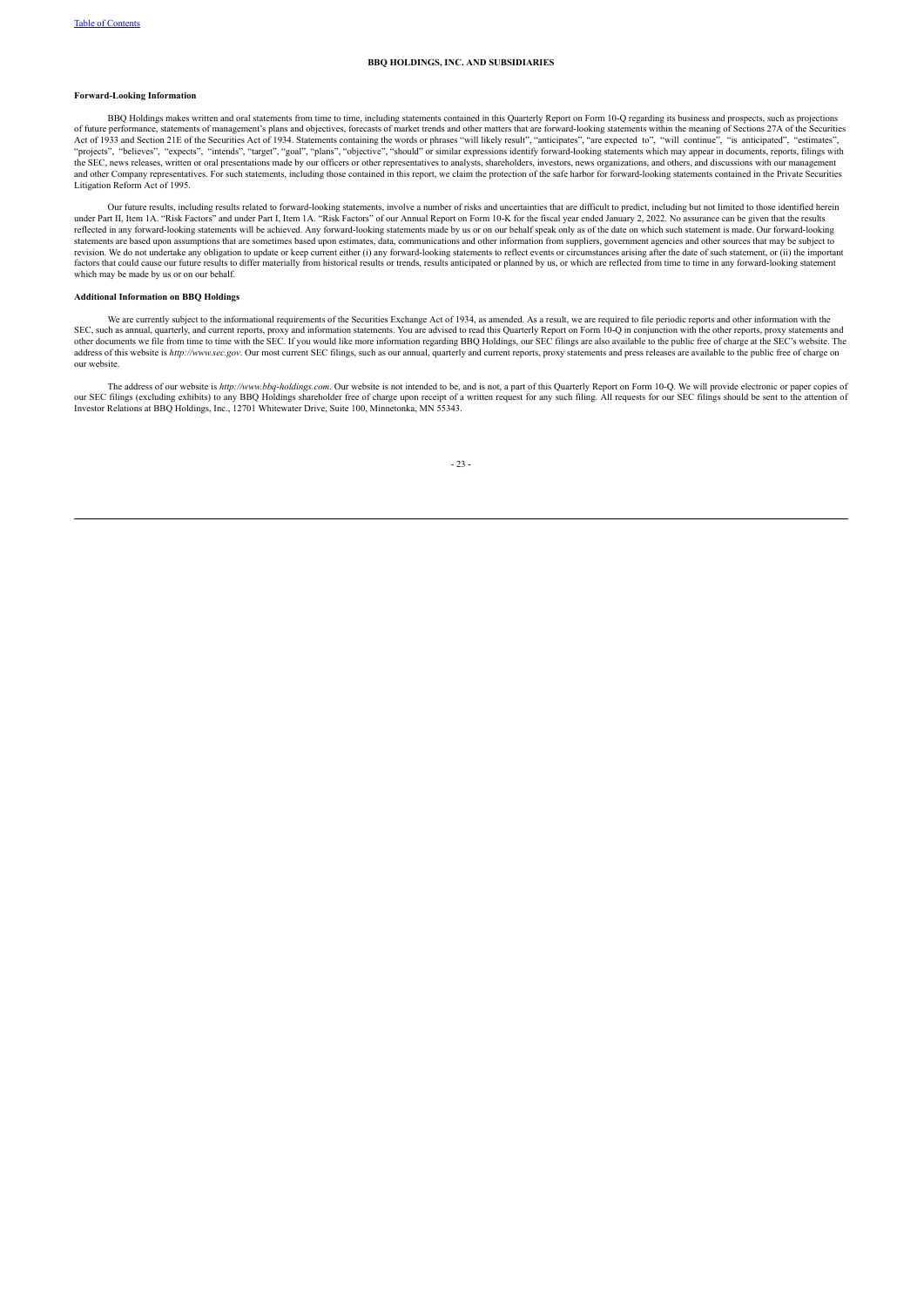#### <span id="page-23-0"></span>**Item 3. QUANTITATIVE AND QUALITATIVE DISCLOSURES ABOUT MARKET RISK**

Not applicable to smaller reporting companies.

#### <span id="page-23-1"></span>**Item 4. CONTROLS AND PROCEDURES**

Under the supervision and with the participation of our management, including our Chief Executive Officer and Chief Financial Officer, we conducted an evaluation of our disclosure controls and<br>procedures, as such term is d Chief Executive Officer and Chief Financial Officer concluded that our disclosure controls and procedures are effective.

There has been no change in our internal control over financial reporting during the quarterly period covered by this report that has materially affected, or is reasonably likely to materially affect, our internal control over financial reporting.

#### <span id="page-23-2"></span>**PART II. OTHER INFORMATION**

#### <span id="page-23-3"></span>**Item 1. LEGAL PROCEEDINGS.**

The information contained in Note 13 - Litigation of the notes to the accompanying consolidated financial statements included in this Quarterly Report on Form 10-Q is incorporated by reference into this Item 1. Except as set forth therein, as of the end of the period covered by this Quarterly Report on Form 10-Q, we are not a party to any material pending legal proceedings.

#### <span id="page-23-4"></span>**Item 1A. RISK FACTORS.**

The most significant risk factors applicable to the Company are described in Part I, Item 1A. "Risk Factors" of our Annual Report on Form 10-K for the year ended January 2, 2022, filed with the SEC on March 16, 2022, as up factors previously disclosed in our Annual Report on Form 10-K.

<span id="page-23-5"></span>

| Item 6. | <b>EXHIBITS</b>                                                                                                                                                                                              |
|---------|--------------------------------------------------------------------------------------------------------------------------------------------------------------------------------------------------------------|
| Exhibit |                                                                                                                                                                                                              |
| Number  | <b>Description</b>                                                                                                                                                                                           |
| 10.1    | Asset Purchase Agreement, dated March 10, 2022, relating to the purchase of the assets of the Barrio Queen restaurant group, incorporated by reference to Exhibit 10.1 to Form 8-K filed on March 14, 2022,  |
| 10.2    | Employment Agreement dated March 15, 2022 between BBO Holdings, Inc. and Jeffery Crivello, incorporated by reference to Exhibit 10.29 to Form 10-K filed on March 16, 2022.                                  |
| 10.3    | Restricted Stock Agreement for Jeffery Crivello, dated March 15, 2022, granted under the Amended and Restated 2015 Equity Incentive Plan, incorporated by reference to Exhibit 10.30 to Form 10-K filed on M |
| 31.1    | Certification of Chief Executive Officer pursuant to Section 302 of the Sarbanes-Oxley Act of 2002                                                                                                           |
| 31.2    | Certification of Chief Financial Officer pursuant to Section 302 of the Sarbanes-Oxley Act of 2002                                                                                                           |
| 32.1    | Certification of Chief Executive Officer and Chief Financial Officer pursuant to 18 U.S.C. 1350 as adopted pursuant to Section 906 of the Sarbanes-Oxley Act of 2002                                         |

101.INS Inline XBRL Instance Document

- 24 -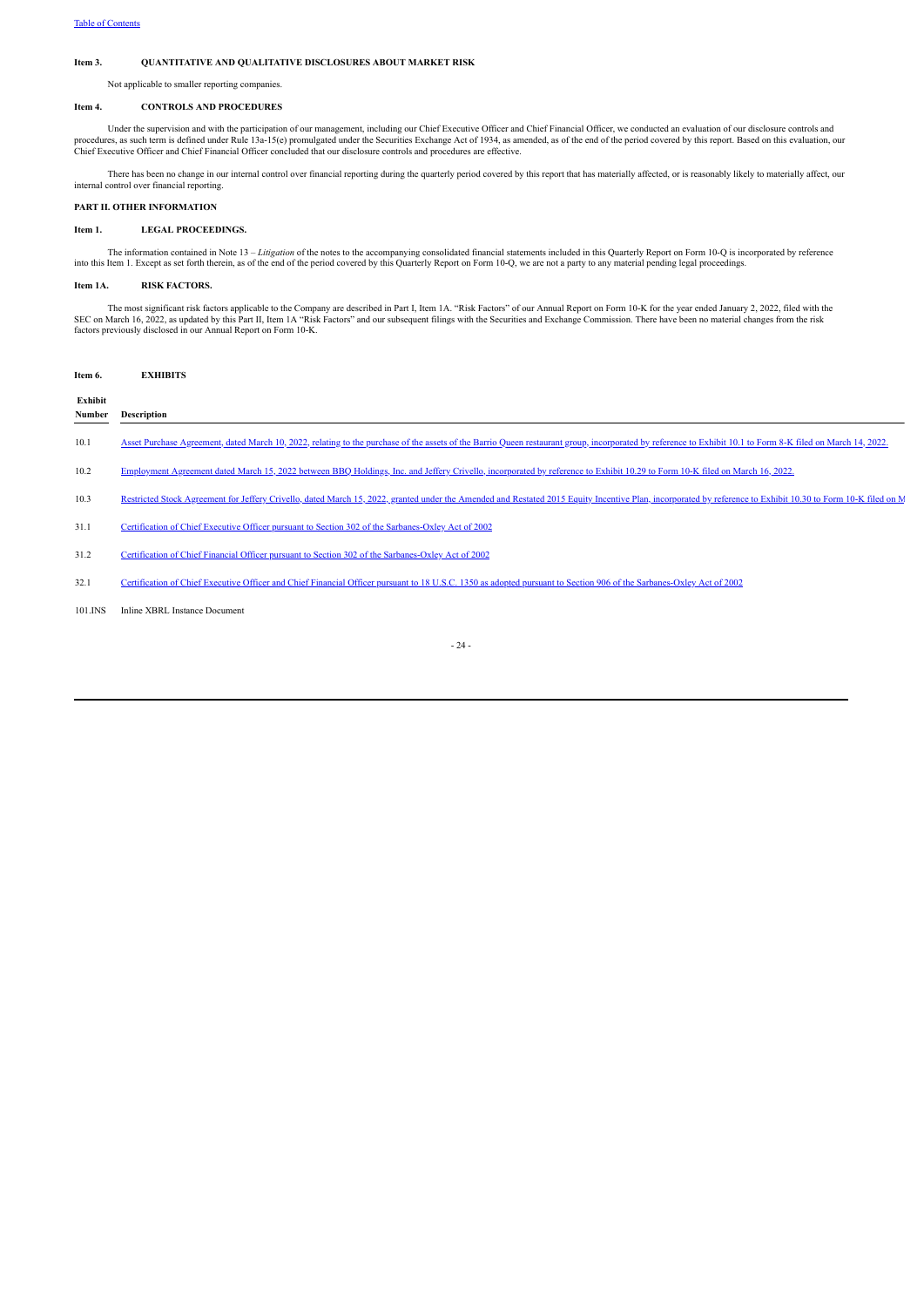- 101.SCH Inline XBRL Schema Document
- 101.CAL Inline XBRL Calculation Linkbase Document
- 101.LAB Inline XBRL Label Linkbase Document
- 101.PRE Inline XBRL Presentation Linkbase Document
- 101.DEF Inline XBRL Taxonomy Extension Definition Linkbase Document

Exhibit 104 Cover Page Interactive Data File – the cover page interactive data file does not appear in the Interactive Data File because its XBRL tags are embedded within the Inline XBRL document.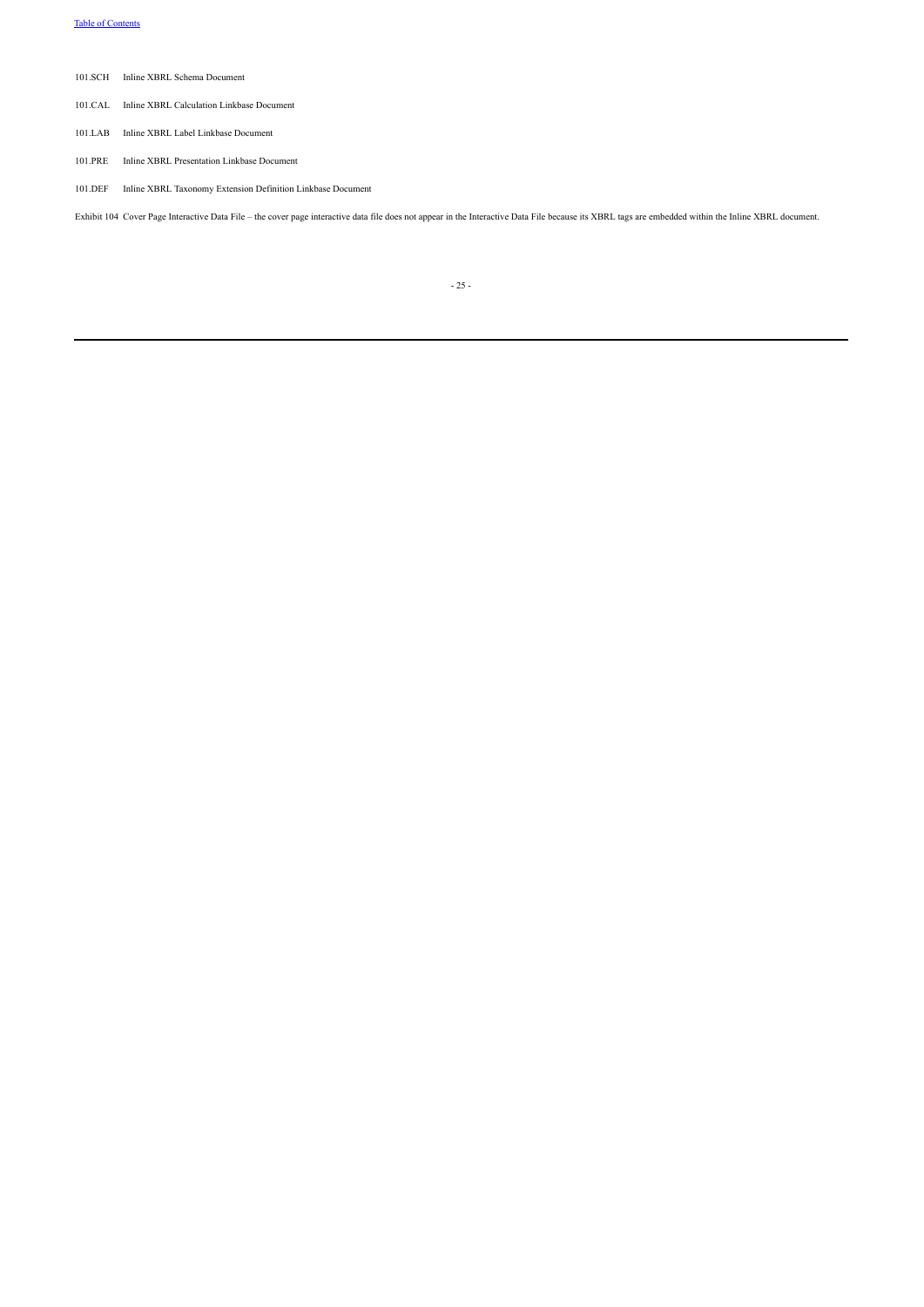#### **SIGNATURES**

<span id="page-25-0"></span>Pursuant to the requirements of the Securities Exchange Act of 1934, the registrant has duly caused this report to be signed on its behalf by the undersigned, thereunto duly authorized.

**BBQ HOLDINGS, INC. ("Registrant")**

Dated: May 12, 2022 By:

Dated: May 12, 2022 /s/Jason Schanno

Jeffery Crivello Chief Executive Officer and Director (Principal Executive Officer)

Jason Schanno Chief Financial Officer and Secretary (Principal Financial Officer and Principal Accounting Officer)

- 26 -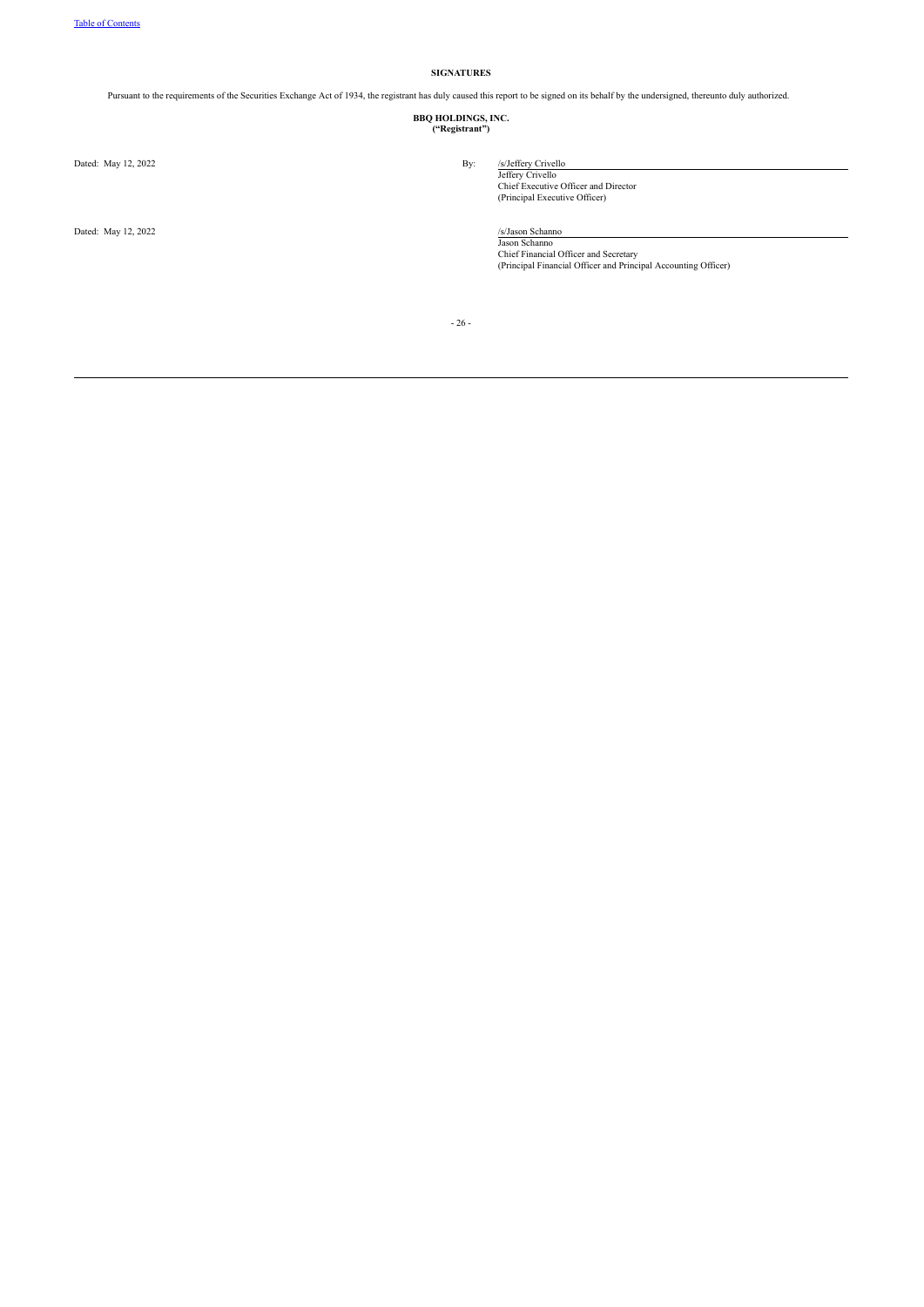#### **CERTIFICATIONS**

<span id="page-26-0"></span>I, Jeffery Crivello, certify that:

- 1. I have reviewed this Quarterly Report on Form 10-Q of BBQ Holdings, Inc.;
- 2. Based on my knowledge, this report does not contain any untrue statement of a material fact or omit to state a material fact necessary to make the statements made, in light of the circumstances under which such statements were made, not misleading with respect to the period covered by this report;
- 3. Based on my knowledge, the financial statements, and other financial information included in this report, fairly present in all material respects the financial condition, results of operations and cash flows of the regi
- 4. The registrant's other certifying officer(s) and I are responsible for establishing and maintaining disclosure controls and procedures (as defined in Exchange Act Rules 13a-15(e) and 15d-15(f)) and internal control over financial reporting (as defined in Exchange Act Rules 13a-15(f) and 15d-15(f)) for the registrant and have:<br>and 15d-15(f)) and internal control over financial reporting (as defined
	- a. Designed such disclosure controls and procedures, or caused such disclosure controls and procedures to be designed under our supervision, to ensure that material information relating to the registrant, including its consolidated subsidiaries, is made known to us by others within those entities, particularly during the period in which this report is being prepared;
	- b. Designed such internal control over financial reporting, or caused such internal control over financial reporting to be designed under our supervision, to provide reasonable assurance regarding the reliability of financial reporting and the preparation of financial statements for external purposes in accordance with generally accepted accounting principles:
	- c. Evaluated the effectiveness of the registrant's disclosure controls and procedures and presented in this report our conclusions about the effectiveness of the disclosure controls and procedures, as of the end of the period covered by this report based on such evaluation; and
	- d. Disclosed in this report any change in the registrant's internal control over financial reporting that occurred during the registrant's most recent fiscal quarter (the registrant's fourth fiscal quarter in the case of an annual report) that has materially affected, or is reasonably likely to materially affect, the registrant's internal control over financial reporting; and
- 5. The registrant's other certifying officer(s) and I have disclosed, based on our most recent evaluation of internal control over financial reporting, to the registrant's auditors and the audit committee of the registrant
	- a. All significant deficiencies and material weaknesses in the design or operation of internal control over financial reporting which are reasonably likely to adversely affect the registrant's ability to record, process, summarize and report financial information; and
	- b. Any fraud, whether or not material, that involves management or other employees who have a significant role in the registrant's internal control over financial reporting.

Dated: May 12, 2022 By: /s/ Jeffery Crivello

Jeffery Crivello

Chief Executive Officer and Director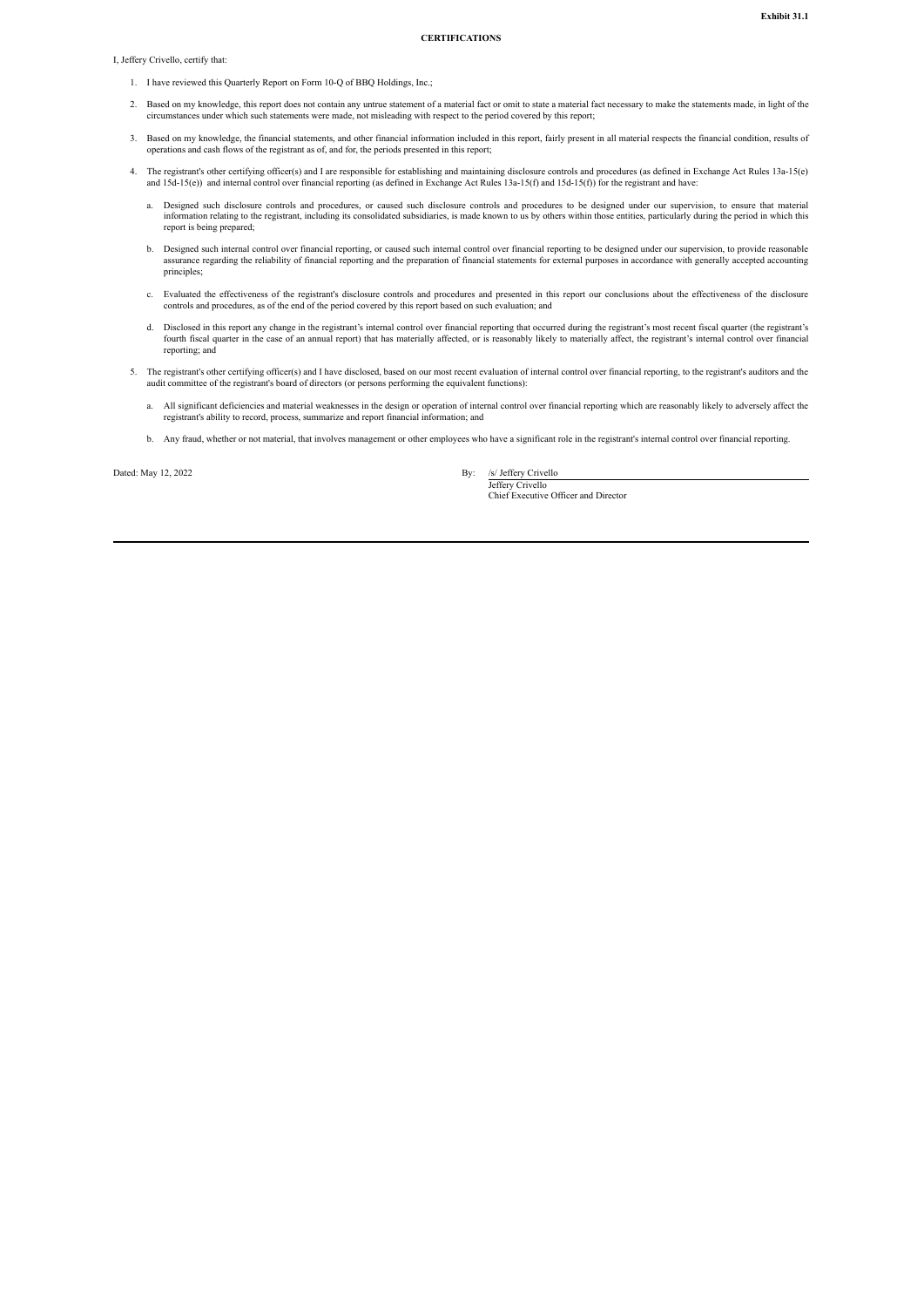#### **CERTIFICATIONS**

<span id="page-27-0"></span>I, Jason Schanno, certify that:

- 1. I have reviewed this Quarterly Report on Form 10-Q of BBQ Holdings, Inc.;
- 2. Based on my knowledge, this report does not contain any untrue statement of a material fact or omit to state a material fact necessary to make the statements made, in light of the circumstances under which such statements were made, not misleading with respect to the period covered by this report;
- 3. Based on my knowledge, the financial statements, and other financial information included in this report, fairly present in all material respects the financial condition, results of operations and cash flows of the regi
- 4. The registrant's other certifying officer(s) and I are responsible for establishing and maintaining disclosure controls and procedures (as defined in Exchange Act Rules 13a-15(e) and 15d-15(f)) and internal control over financial reporting (as defined in Exchange Act Rules 13a-15(f) and 15d-15(f)) for the registrant and have:<br>and 15d-15(f)) and internal control over financial reporting (as defined
	- a. Designed such disclosure controls and procedures, or caused such disclosure controls and procedures to be designed under our supervision, to ensure that material information relating to the registrant, including its consolidated subsidiaries, is made known to us by others within those entities, particularly during the period in which this report is being prepared;
	- b. Designed such internal control over financial reporting, or caused such internal control over financial reporting to be designed under our supervision, to provide reasonable assurance regarding the reliability of financial reporting and the preparation of financial statements for external purposes in accordance with generally accepted accounting principles:
	- c. Evaluated the effectiveness of the registrant's disclosure controls and procedures and presented in this report our conclusions about the effectiveness of the disclosure controls and procedures, as of the end of the per
	- d. Disclosed in this report any change in the registrant's internal control over financial reporting that occurred during the registrant's most recent fiscal quarter (the registrant's most recent fiscal quarter (the regist reporting; and
- 5. The registrant's other certifying officer(s) and I have disclosed, based on our most recent evaluation of internal control over financial reporting, to the registrant's auditors and the audit committee of the registrant's board of directors (or persons performing the equivalent functions):
	- a. All significant deficiencies and material weaknesses in the design or operation of internal control over financial reporting which are reasonably likely to adversely affect the registrant's ability to record, process, summarize and report financial information; and
	- b. Any fraud, whether or not material, that involves management or other employees who have a significant role in the registrant's internal control over financial reporting.

Dated: May 12, 2022 By: /s/ Jason Schanno

Jason Schanno Chief Financial Officer and Secretary